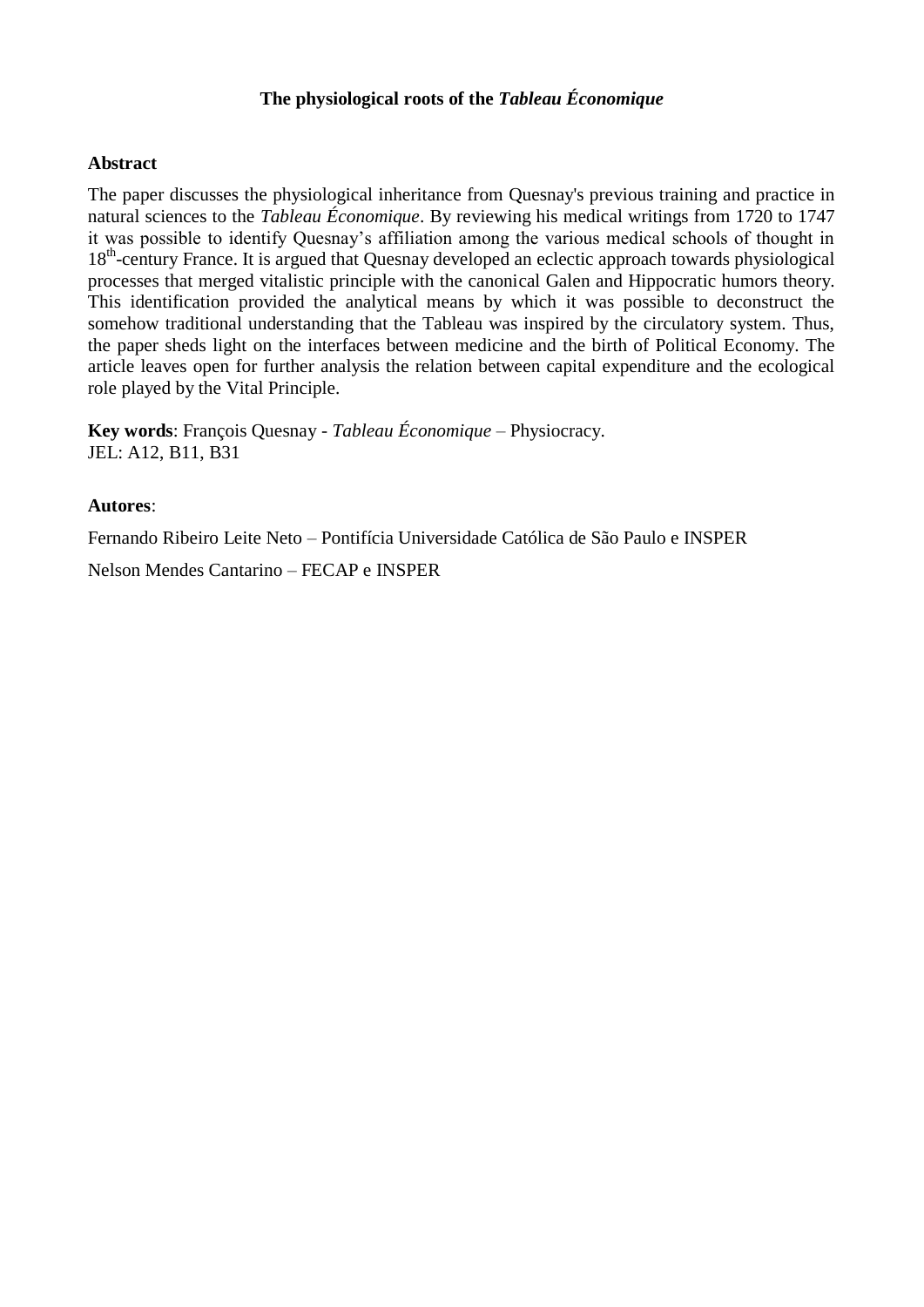#### **I. INTRODUCTION**

1

François Quesnay obtained his surgeon degree in *Saint-Côme*, in 1717. Later, in 1744 he became a physician acquiring a medical degree at the *Faculté de Pont-à-Mousson*. Ironically, as a surgeon Quesnay played the most important role in the long and bitter battle between the Surgeon's Order and the Medical Order.<sup>1</sup> His theoretical and practical works on physiology granted him nominations to the *Académie des Sciences* in Paris and the Royal Academy of Sciences in London.

Thanks to his prudent behavior as a surgeon of the nobility members and also his strong relation with La Peyronie, Quesnay became Madame Pompadour's private physician early in 1749. It seemed to be the highest professional level for someone who was born from a small peasant family (Schelle, 1907).

However, once lodged in an entresol in Versailles, Quesnay became an active scholar in political economy. Biological images and physical analogies were part of the long-term process that gave birth to political economy as an autonomous science (Schabas, 2005 and 2009; Christensen 1994). At first, *Quesnay le fils* contributed to the *Encyclopédie* with the articles *Fermiers* (1756) and *Grains* (1757), not to mention the methodological and epistemological article *Evidence* (1756) which was anonymously published there. Other articles would became entries in the *Encyclopédie*, such as *Hommes*, *Impôts* and *Interest de l'argent*, but royal censorship prevented them from being published by Denis Diderot (1713-1784) (Grenewegen, 2002; Steiner, 2003; Théré and Loic, 2008).

This paper discusses Quesnay's transition from his previous practice of natural sciences to political economy and proposes an alternative route to understand the French author's works in special the *Tableau Économique*. To put in the words of Foley (1973 p. 121): "whether Quesnay might have gotten his notions of the circulation of goods and money in society from his previous acquaintance with Harvey's researches on the circulation of the blood". In doing so, the article pursues what Marcuzzo (2008, p. 111) describes as "contextual analysis"<sup>2</sup>

By reviewing his medical writings from 1720 to 1747, it was possible to identify Quesnay's affiliation to several  $18<sup>th</sup>$  century medical schools of thought in France. It is argued that Quesnay developed an eclectic approach towards physiological processes that merged the vitalistic principle with the canonical theory of humors developed by Hippocrates of Kos' (460 BC – 370BC) and Galen of Pergamon (130 BC.  $-$  200 BC.). This identification led us to deconstruct the somehow traditional understanding that the *Tableau Économique* was inspired by the circulatory system.

Hence, the contribution of the paper is two-fold: on one hand the article provides strong criticism to Foley's proposition that the *Tableau Économique* should be understood as an analogy to the circulatory system. The criticism is built upon the debates undertaken in the  $18<sup>th</sup>$  century

<sup>&</sup>lt;sup>1</sup> Aiming to his independence from the physicians' domain, the surgeons, led by François Gigot de la Peyronie (1678-1747) and Quesnay, released Saint-Côme surgery faculty from the Medical Facultè de Paris' monopoly in teaching anatomy and physiology in 1750. From then on, Saint-Côme was able to have its own anatomical and surgical teaching (Shelle, 1907).

<sup>&</sup>lt;sup>2</sup> "By context I mean the set of questions and answers which framed theories and concepts, the intellectual interlocutors to whom they were addressed and 'the state of the art' at the time of their conception. The framework consists of facts regarding time, place and circumstances, about which knowledge and information have first to be dug out and then used to make sense of what is being interpreted or, as far as possible, illuminated." (Marcuzzo, 2008, p. 111). In this paper Marcuzzo presents and discusses other methods related to the Historiography of Economic Thought.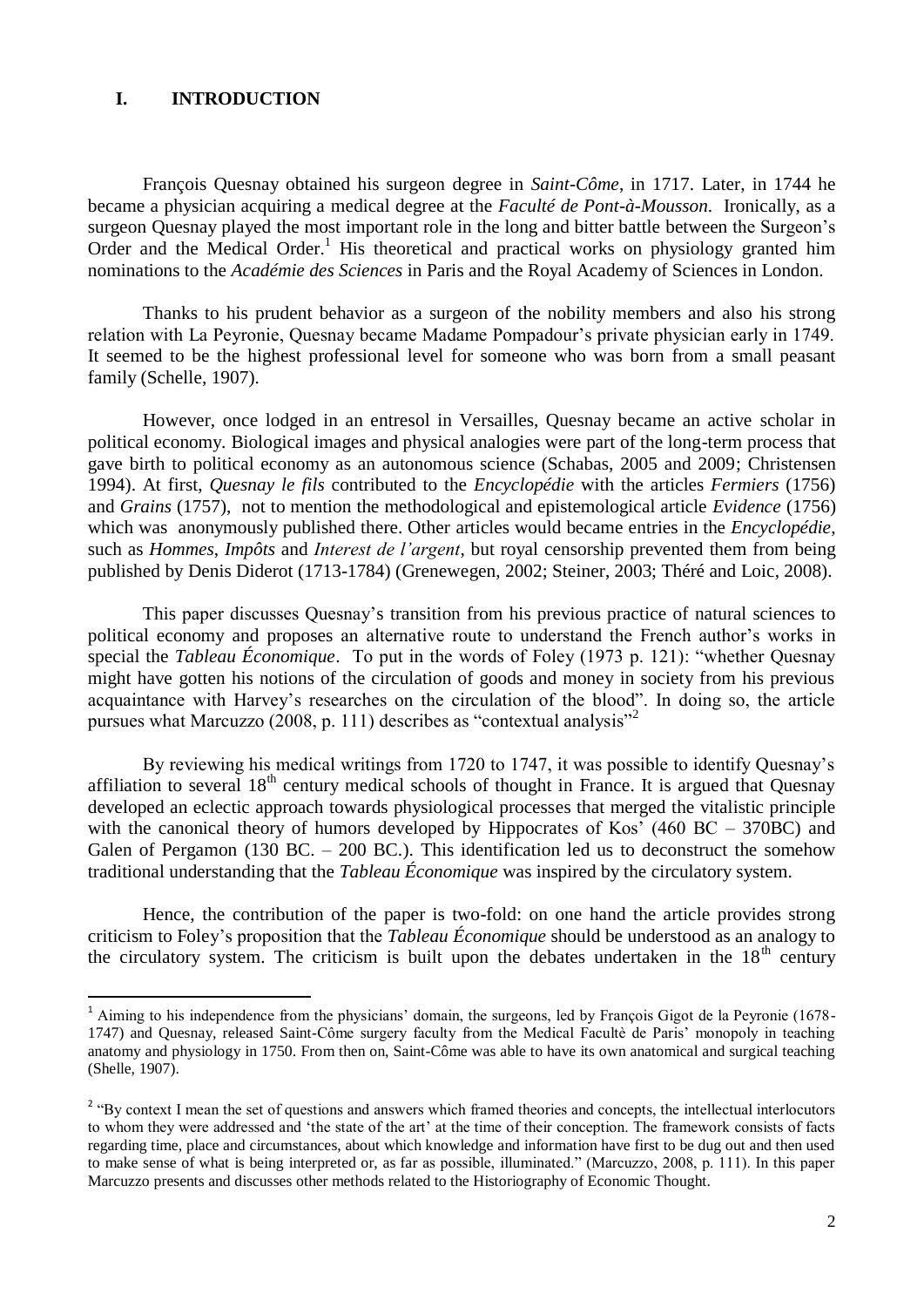medical thought. The critics towards Foley's approach hits Banzhaf (2000) and Christensen (1994) only to the extent that both authors accept and share Foley's analogy relating the *Tableau* to the circulatory system. Apart from that issue, the article mergers with Banzhaf (2000) and Christensen (1994) on the quest to unite Quesnay's natural thought to his political arithmetic system.

On the other hand the paper invites to a deep digression in a rather unknown territory to most of historians of the economic thought: medical, physiological and chemical thought during the French enlightenment. It is argued that one of the most relevant issues in dispute in the awake of political economy, i.e. the origin of production, is related to Quesnay's filiation to the Vital Principle theory, which was one of several other theories in dispute regarding the causes of motion in organic matter.

This paper is organized as follows: in the first section, we provide an overview of Quesnay's work in the context of the object of study proposed here; in the second section, we describe the debates in medical thought in the mid  $18<sup>th</sup>$  century to pinpoint Quesnay's medical affiliation, and in the third section, we focus on the so-called vital principle which accounts for the physiological origin of the *Tableau Économique*. We conclude with a brief discussion about the findings and point to further research in the area.

# **II. A LONG-LASTING DEBATE: THE** *TABLEAU ÉCONOMIQUE* **AS A BIOLOGICAL IMAGE OR AUTONOMOUS POLITICAL ARITHMETIC?**

Much has been said to explain Quesnay's interest in political economy and rural economy *circa* 1750. As Steiner (2003) and Théré (1998) point out, economic affairs were quite frequent in public debates all over the  $18<sup>th</sup>$  century in France. Théré (1998) managed to count 1,946 authors of publications in economics (pamphlets, booklets, books and so on) from 1550 to the French Revolution, out of which 127 were doctors and surgeons (6.5%). However, by the time Quesnay started to publish on political economy, doctors and surgeon accounted for 7.8% of the total number of known authors (Théré, 1998, p. 36-37). $3$ 

Quesnay's change from physiology and natural science to political economy did not surprise his contemporaries. For George-Louis Leclerc, Comte de Buffon (1707-1788), Quesnay only changed his interest from healing people to practicing medicine for governments. Pierre Samuel Du Pont de Nemours (1739-1817) also argued that, for Quesnay, political economy was medicine applied to the whole nation (Vardi, 2012, p. 61). Camile François Claude, Comte D'Albon's (1753- 1789) *Élogue Historique de François Quesnay* (1775) seems quite clear about this position:

After completing his work *Essay Physique sur L'Oeconomie Animale* (1747), Quesnay found himself naturally compelled to be involved with Political Economy. By addressing the influences of the effects of the soul on the body, we were soon convinced that men could not be truly healthy if they were not happy and they could not be happy if they did not live under a good government (Comte D'Albon, 1775, p. 33-34). 4

.

<sup>&</sup>lt;sup>3</sup> One reason for the emergence of the economic debate of that time might be found in the series of crop shortfall due to weather condition in the turning of the  $17<sup>th</sup>$  century to the  $18<sup>th</sup>$  century. Also, events such as the recurrent war between the Netherlands and the Austrian Empire and the Seven Years Wars against England created famine, high mortality among population and fiscal crisis (Orain, 2013 and Steiner, 2003).

<sup>4</sup> Après avoir terminé son travail sur l'Economie Animale, Quesnay se trouva naturellement conduit à s'ócuper de l'Economie Politique. En refléchissant aux influences des affections de l´âme sur le corps, on ne tarde guere à se convaicre que les hommes ne sçauroient avoir une veritable santé s'ils ne sont heureux et ne peuvent être heureux s'ils ne vivent sous un bon government (Comte D'Albon, 1775, p. 33-34).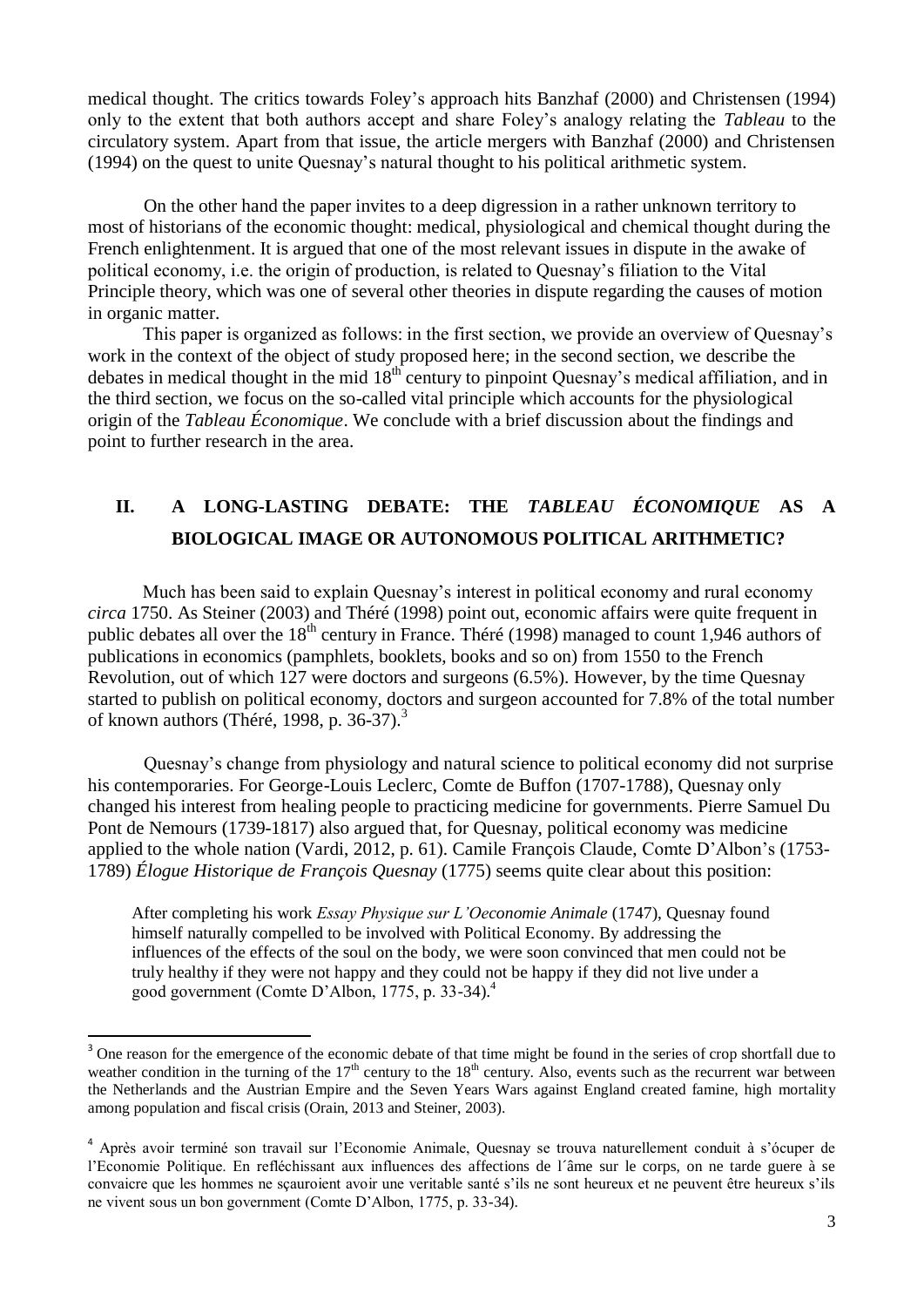In the 'Wealth of Nations,' Adam Smith (1723-1790), discussed the physiocratic doctrine. According to Smith (2005[1776], p.549), Quesnay was a "very speculative physician." In Smith's viewpoint, the possible inheritance from medical training to economic reasoning was once again based on the analogy of the political body as something similar to the human body. In a digression about the effects of different political economy systems on the progress of a nation, Smith pointed out that:

Mr. Quesnay, who was himself a physician, and a very speculative physician, seemed to have used the same kind of notion of the political body, and thought it would thrive and prosper only under a certain precise system, the exact system of perfect freedom and perfect justice (Smith 2005 [1776], p. 549).

As is well known, Smith criticized Quesnay's approach to agriculture as the only source of wealth. Even if the true nature of value was a subject of dispute between Smith and Quesnay (not to mention Étienne Bonnot de Condillac (1715-1780), Ferdinando Galiani (1728-1787) and Jean Baptiste Say (1767-1832)), Smith planned to dedicate 'Wealth of Nations to Quesnay. Nevertheless, despite Smith's critical approach, the *Tableau Économique* had a long-lasting influence on both political economy and economics. 5

The *Tableau Économique* provided Karl H. Marx (1818-1883) with the design of the dynamic schemes of capital reproduction, depicted in Book II of 'The Capital.' Marx's (1867) simplest dynamic model referred to an economy that reproduced the same level of output throughout time. Marx acknowledged Quesnay's *Tableau* influence in a letter addressed to Engels in July 1863 (Marx, 1966, p. 469; Gherke and Kurz, 1995). 6

Although criticizing the weak physiocratic approach to prices, Léon Walras (1834-1910) praised Quesnay's remarks. In Section VII, Lesson 37th of *Élements d'économie politique pure* ([1874] 1926), it reads:

.

 $5$  However, his influence came later by the mid19<sup>th</sup> century when Eugéne Daire (1843, 1844 and 1846) published a set of 18th century French economic texts, including *Turgot* and the *Physiocrats* (Vardi, 2012). The reception of the *Tableau Économique*, probably the version published in 1761 in the sixth volume of Honoré Mirabeau's *L'ami des hommes*, might be considered in two ways: first, there was general skepticism on the *économistes*' methodological approach, too much based on deductions derived from general principles that were available if evidence was free to penetrate one's mind (Van den Berg, 2002 and Vardi, 2002); and second, there was a more technical and precise criticism of the *Tableau* from François Véron Duverger de Forbonnais (1767) and Jean-Joseph-Louis Graslin (1767), as detailed in Van den Berg (2002).

<sup>6</sup> Marx (1863) developed an analysis of *Physiocracy* and Quesnay's *Tableau* in his "Theories of Surplus Value". Marx praised Quesnay and the phisiocrats for having identified the source of surplus value in direct production instead of exchanges. Although the physiocrats presented the capitalist mode of production under a feudal theoretical framework, the most important contradiction lied in identifying the surplus value generated in agriculture as a social surplus-usevalue generated by nature forces: "Hence the contradictions in this system: it was the first to explain *surplus-value* by the appropriation of the labour of others, and in fact to explain this appropriation on the basis of the exchange of commodities; but it did not see that value in general is a form of social labour and that surplus-value is surplus-labour. On the contrary, it conceived value merely as use-value, merely as material substance, and surplus-value as a mere gift of nature, which returns to labour, in place of a given quantity of organic material, a greater quantity" (Marx, 1863, p. 70).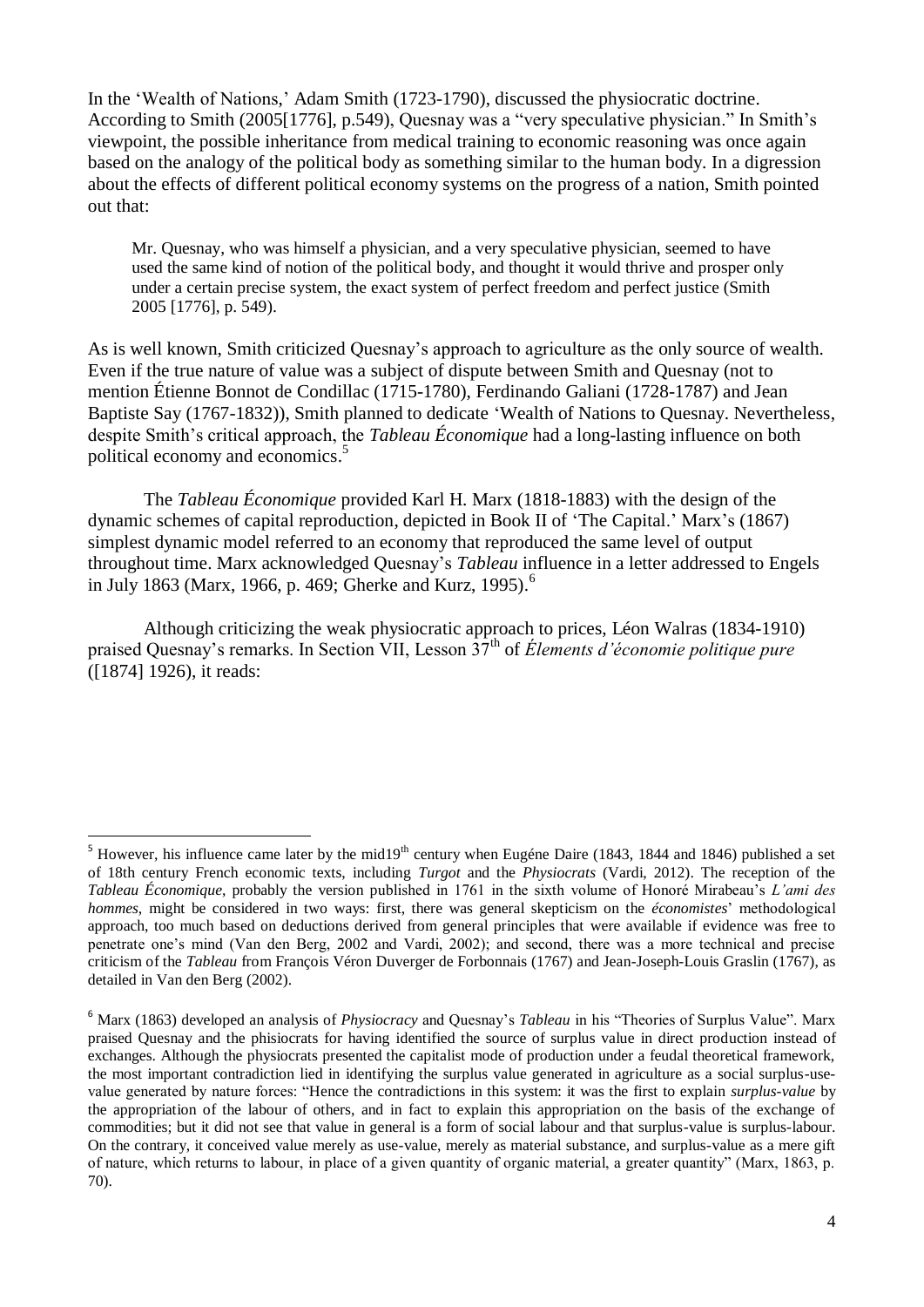Theferore, we will be led to really criticize the imperfections, what does not prevent us from recognizing, however, that they were not just the first but the only school of economists which in France have had an Pure original political economy […] (Walras [1874] 1926, p. 390). 7

Late in the  $19<sup>th</sup>$  century, both physiocracy and Quesnay seemed to have been forgotten and were under strong criticism. Bauer (1890) provides a testimony, even if somehow incomplete, about the skepticism towards the physiocratic model by the time. At the *Archives Nationales* in Paris, Bauer (1890) found out the first edition of *Tableau's* original manuscript (1758), three copies of the second edition (1759) and a set of Quesnay's letters to Mirabeau. At the *Bibliotheque Nationale*, Bauer (1890) also found out a copy of Quesnay's *Hommes* (1757). That might explain why Oncken's (1888) edition of Quesnay's works do not present a copy of the *Tableau Économique*, only the *Arithmetic Analysis* (1766).

By the mid  $20<sup>th</sup>$  century, there was an issue about whether Ouesnay's economic works inherited the natural philosophy approach from his previous practice as a surgeon and physician. Schumpeter (1954) and Meek (1960, 2003) argued in favor of the dissociation of Quesnay's economic reasoning from any medical, physiological or natural philosophy model he could have acquired during professional life.

Sutter (1958) was the first to make an attempt to acknowledge physiological and natural philosophy influences on Quesnay's social thought. In turn, Foley (1973) was able to shape the coming debates about the matter by addressing the relation between the circulatory system and wealth circulation in the *Tableau Économique*. His contribution will be discussed and deconstructed later on in this paper.

Christensen (1994) and Banzhaf (2000) provided a detailed account of the various disputing and complementing theories of the nature of matter, its motion and generation, nutrition, chemistry and metaphysics from Descartes (1677) to Quesnay (1759). In doing so, the authors provided an outline of the possible influences on Quesnay's natural thought, particularly described in Quesnay (1747). Nevertheless, the theoretical paths that could merge Quesnay's social and natural thought were only briefly explored. In Christensen (1994), the physiology of the *Tableau* reproduces Foley's (1973) arguments in a briefer discourse.<sup>8</sup>

According to Groenewegen (2001), the theory of knowledge, as presented in Quesnay (1736, 1747 and 1958 [1756]), was the main channel for the author's change from natural philosophy to social theory. The evidence was based on Quesnay's text reconstruction in the light of the broader philosophical debates at that time about the true nature of matter (its different manifestations, its motion and so on). The theory of sensitive functions in body tissues entailed the rule of nature (vegetative soul) that gave order to both natural and social realms.<sup>9</sup> But when it came

 $<sup>7</sup>$  On serait ainsi amené à leur reprocher bien des imperfections, ce qui n'empêche pas, cependant, qu'ils aient été non</sup> seulement la première mais la seule école d'économistes qui, en France, aient eu une économie politique pure originale [...] (Walras [1874] 1926, p. 390).

<sup>&</sup>lt;sup>8</sup> "We argue that Quesnay's economic theory of production and circulation (the *Tableau Économique*) and his unique theory of agricultural productivity (and manufacturing sterility) reflect not only his physiological model of the circulatory system, as argued in Foley (1973) but also his physical, chemical, physiological, and "ecological" theory of production and circulation of materials in nature. " (Christensen, 1994, p. 249-259).

<sup>&</sup>lt;sup>9</sup> Interestingly, Groenewegen (2001) followed the same theoretical viewpoint in Comte D'Albon (1775, p. 24-34) who claimed that Quesnay's interest in political economy came from the psychological and philosophical/epistemological approaches developed in the latest edition of *Essay Physique sur l'Oeconomie Animal* (1747): "Je ne parlerai pas des principes constitutifs et des élémentaires qui n'on rapport qu'à la Physique ou à la science Physico-médicale. Je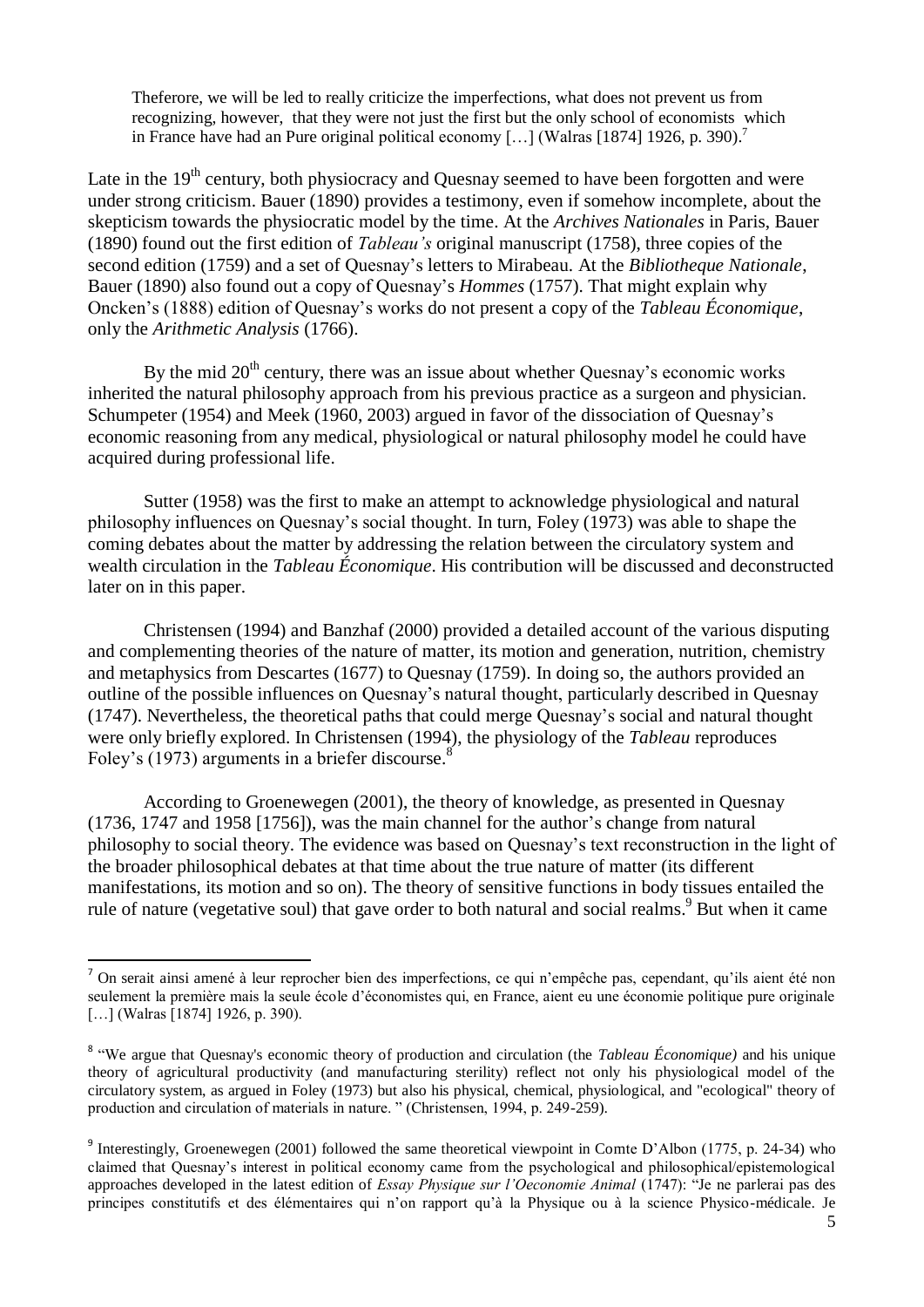to medicine and economics in Quesnay's works, the author did not provide any new evidence as to whether Quesnay's economic thought was autonomous in relation to his practice of natural sciences.

More recently, the hypothesis of a sort of a genetic path that linked physiology to economics in Quesnay's works had apparently been dismissed. Charles (2003) argued that one must understand the *Tableau Économique* as a heuristic and rhetoric device used to elucidate and simplify Quesnay's model. In that sense, the *Tableau Économiqu*e came up as a 'rational recreation' inspired by the rolling ball clock of French inventor Gaspard Grollier de Servière. In the  $17<sup>th</sup>$  and  $18<sup>th</sup>$  centuries, rational recreations were artifacts designed to offer magic, sensorial and pedagogical experiences.

A research agenda compounded by a rather mathematical interpretation of the *Tableau Économique* showed itself more fruitful. In fact, a whole literature had emerged since Meek's (1960, 2003 [1962]) reinterpretation of the *Tableau*. This literature was characterized by the use of what Marcuzzo (2008) labels as "rational recreation", which aims to translate the ideas of the past into modern economics by means of mathematical language (Maital, 1972; Barna, 1975; Bilginsoy, 1994; Eltis, 1975; Vaggi, 1985; Serrano and Mazat, 2013).

# **III. MEDICAL THOUGHT IN THE MID 18TH CENTURY: IN THE SEARCH FOR QUESNAY'S MEDICAL AFFILIATION**

I have to say that I have abandoned you to your bad constitution, to the stiffness of your entails, to the corruption of your blood, to the bitterness of your bile, and to the feculence of your humors (Moliére, 1815 p. 197).<sup>10</sup>

The  $18<sup>th</sup>$  century scientific thought was still under the influence of metaphysics. One form of manifestation of this distinctive feature is the long- lasting influence of theories of humor and temperament in medicine as a direct Hippocrates's and Galen's tradition. Humors represent the nature's fundamental elements in the body's physiology. Fire is related to yellow bile. Air is associated to blood. Water can be translated into phlegm and earth is black bile. Each of those humors is responsible for a given temperament, for example, yellow bile is related to a choleric soul, sanguine and phlegmatic temperaments are self-evident and melancholic individuals suffer from a relative excess of black bile.

Health was granted by a sort of very personal imbalance in the individual's endowment of humors. Humors were in constant motion (what caused the motion of matter is one of the main concerns of the  $18<sup>th</sup>$  century natural philosophy) in order to assure health. Illness was characteristically a manifestation of a great imbalance between the endowment of humors and flows in the body. As nature aimed at restoring the original personal imbalance, or the original personal temperament the body tries to expel the exceeding humor. The physicians' goal was to help nature in its work by delivering antiemetics, laxatives and naturally bloodletting (Mitchell 1979).

m'attacherai seulement aux facultés sensitives et intellectuelles que ces derniers principes renferment" (Comte D'Albon, 1775, p. 24).

 $10$  J'ai a vous dire que je vous abandonne à votre mauvaise constituition, à la intempérie de vos entrailles, à la corruption de votre sang, à l'àcreté de votre bile, et à la féculence de vos humeurs (Moliére, 1815 p. 197).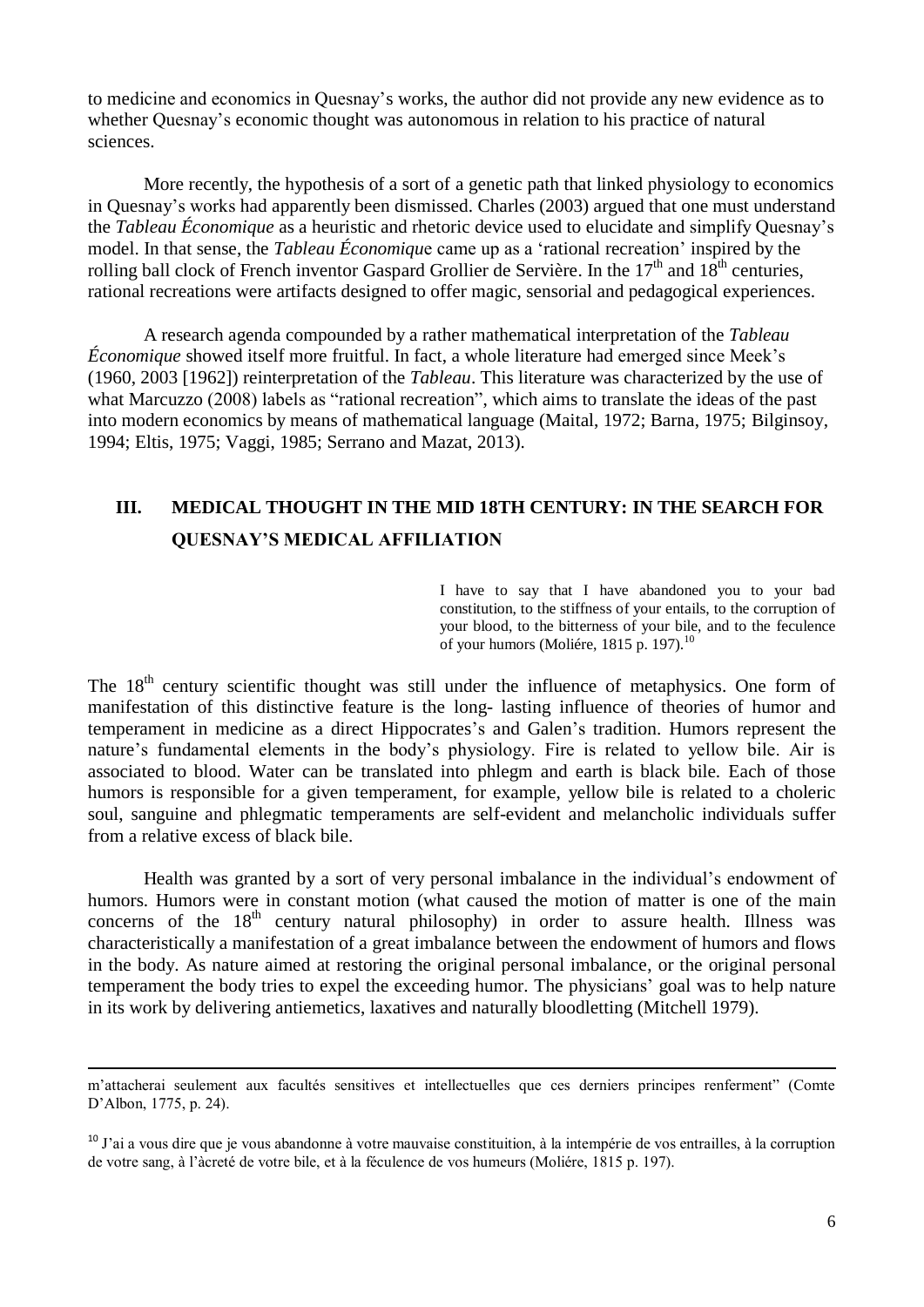Published in Frankfurt, William Harvey's (1993 [1628]) discovery was far from threatening this system. One must recall that physicians' practice, like law professionals or theology scholars in the  $18<sup>th</sup>$  century, was based on antique traditions. It meant that any breakthrough in science was much of an elaboration in canonical knowledge rather than a radical transformation (Hamilton, 1951; Broman, 1989). That explained, at least in part, why Harvey (1993 [1628]), Giovanni Alfonso Borelli (2011 [1680, 1681]) and Marcello Malpighi (1958 [1661]) findings lasted in a context where Hippocrates's and Galen's paradigms remained untouched. Friedman and Friedland (2000) stressed just how often the path towards Harvey's discovery was blocked by the difficulties to fit the anatomical and physiological discoveries of Andreas Vesalius (1514-1564) and his followers, such as Bartolomeu Eustachio (1520-1574) and Gabriel Falopio (1525-1562), into Galen's tradition.

The circulatory system depicted by Harvey (1993 [1628]) was in line with the theory of humor insofar as humors are fluids running within body tissues. That is where René Descartes (1596-1650) articulated his metaphysics of circular motion in dynamical system theory. Descartes (1677) argued that the human body is a mechanical system controlled by a rational soul located in the pineal gland and working under the laws of hydrodynamics. The human body was a hydraulic system operating according to the laws that shape structure and motion in the universe, which was also regarded as a mechanic system. Harvey (1628) fits perfectly Descartes's (1677) mechanistic theory. This approach, shared by Descartes, Isaac Newton (1642-1727) and Robert Boyle (1627- 1691), was based on a metaphysical ontology of action in which matter was entirely passive, it could neither think nor move of its own volition. All motion in nature was made by God at the time of Creation. Here the analogy with the image of the clock is quite clear. Motion, created at the dawn of life, perpetuated itself in all living creatures by means of inertia.

In the late  $17<sup>th</sup>$  century and early  $18<sup>th</sup>$  century, the debate over natural philosophy was centered on the causes of the motion of matter. The iatrophysics (also iatrophysiology or iatrochemistry) represented the research agenda of the period, an agenda that included metaphysics and experimental science. The most fundamental issue in dispute was the primary cause of the motion of matter, particularly in body tissues, liquids and so on (Mitchell, 1979; Christensen, 1994; Maquet, 1992, Banzhaf, 2000). Herman Boerhaave (1668-1738), a most important influence on Quesnay's physiological approach, clearly remarked: "We are totally ignorant of the origin and communication of the motion in bodies" (Christensen, 1994, p. 252).

Iatrophysics was further developed by Borelli (2001 [1680, 1681]) who was the chair of Mathematics at the University of Pisa and worked together with Marcello Malpighi in the early 1660s. Malpighi (1958 [1661]), by means of dissection in living animals and the use of microscope, discovered the capillaries in the lung, an extension of Harvey's circulatory system.

Borelli's (2001 [1680, 1681]) work was published in two parts focused on the very core of the iatrophysics concern: motion. *De motu animalium* was a remarkable physiological and anatomical work in the context of the scientific revolution of the  $17<sup>th</sup>$  century. As an extension to Harvey's findings, Borelli (2001 [1680, 1681]) applied the laws of fluid mechanics to calculate the flow of blood filtered by the kidneys in relation to heart contractions and also measured the quantity of air in the thoracic cavity. Most interestingly, both Borelli's *De motu animalium* and Harvey's *Exercitation anatomica de motu cordis et sanguinis in animalibus* did not refer to metaphysical causes underlying the forces that create motion.

However, by the mid 18<sup>th</sup> century, the mechanistic agenda was challenged. Biological and chemical experiments and observations all evidenced sensitivity in living tissues. Moreover, the assumption of preformation, that is, the mechanistic scholars' explanation that generation was the simple enlargement of the germs was inconsistent with the existence of hybrids, monsters and, more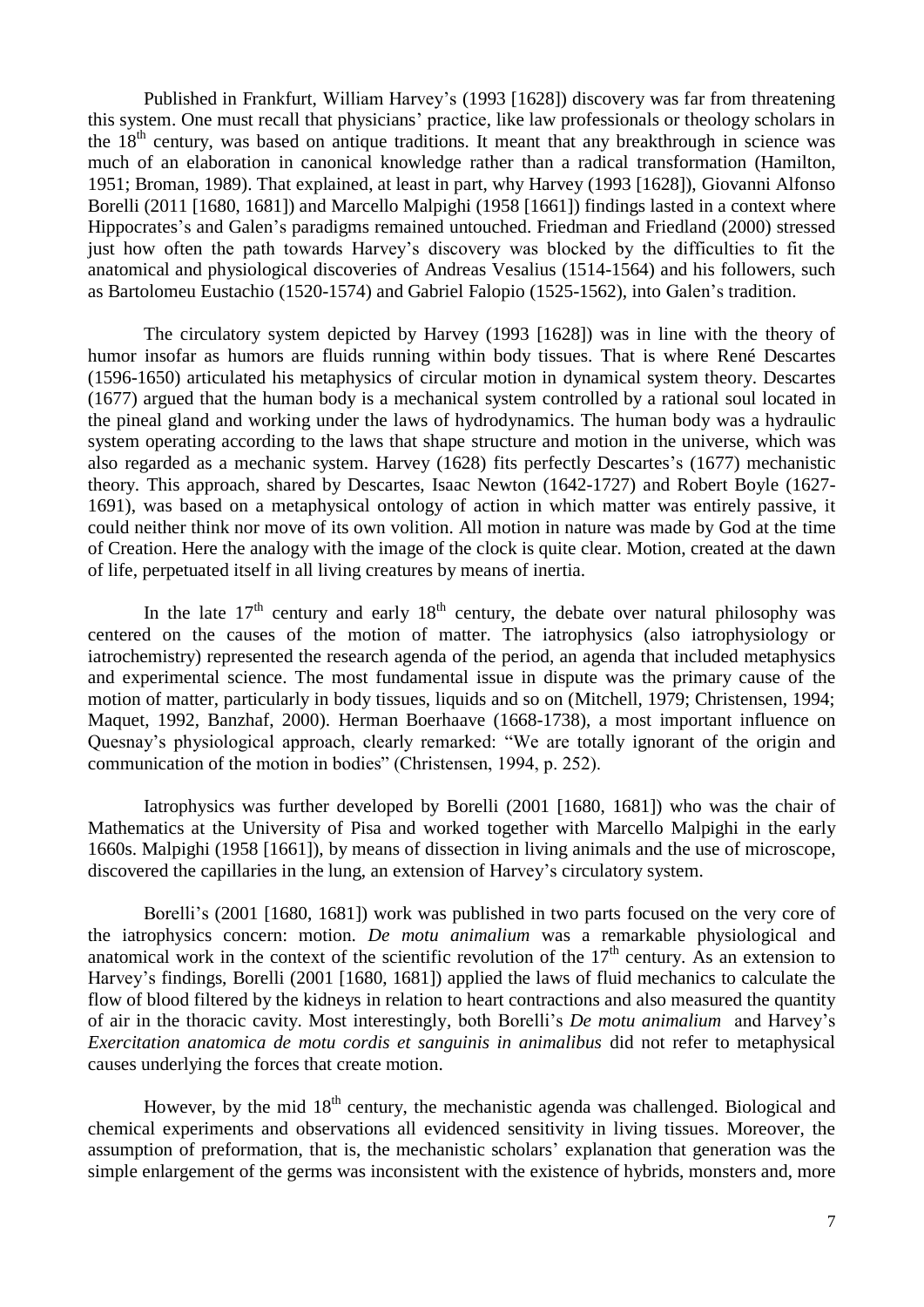importantly, the regeneration of the parts, as revealed by Tremblay's Polyp in  $1740^{11}$  (Christensen, 1994) .

As mechanistics faced an intellectual crisis, a sort of synthesis took place in natural philosophy. Neomechanists, materialists and vitalists provided a set of assumptions to explain the motion in matter. In that context, the vital principle was one of the competing theories. In any case, in the  $18<sup>th</sup>$  century medicine in France, the theories of humor and temperament were predominant. Hence, they were mixed with different 'schools' of physiological thought and provided medical practitioners with a somewhat general approach to illness (Mitchell 1979; Delacy 1993).

Firstly, illness represented an imbalance of the whole body system. Although located in any specific region, organ or tissue, it spread throughout the system. At that time, physicians developed a 'macroeconomic' approach to understand illness dynamics similar to medical practice and the *Tableau*. Secondly, the most usual practice of the 18<sup>th</sup> century physicians was the 'bedside' physician' (Mitchell 1979). Medical practitioners gave very detailed descriptions of illness symptoms as, for example, the fact that there were no less than 210 terms used to describe fever. This evidenced the great difficulty physicians went through to diagnose an illness, except for wellknown ones such as tuberculosis and typhus (the most common respiratory pathologies) and smallpox and scarlet fever (eruptive illnesses) (Bercé, 1997).

Thirdly, since pathologies had an underlying root in the individual's imbalances of humors and temperaments, there were no etiological assumptions as to any general causes of illnesses. In fact, illness was a manifestation of individual imbalance rather than a social or external phenomenon, which meant that part of the treatment depended on the individual himself. This was in line with Hippocrates's remarks that healing was fastened as long as the patient kept his hopes and strength (Mossé, 1997).

That was how the vital principle added to Hippocrates's and Galen's paradigms gave sense to medical practice in the mid  $18<sup>th</sup>$  century. Quesnay's natural philosophy, as described in the second edition of *Essai physique sur l'oeconomie animale* (1747) fits both the vitalistic approach and the ancient theory of humors.

[...] As soon as the blood circulation was known, Human Body was taken for nothing but a hydraulic machine, we have considered in the treatment of diseases the movement of humors rolling in vessels; all the intentions of physicians were confined to maintain the balance between solids and liquids [...](Quesnay, 1747, p. 418-419)<sup>. 12</sup>

The vital principle was to be found in chemistry. For Boerhaave (1743) fire is a universal instrument used in chemical processes, it is the material that explains heat, combustion, fluidity and light. Likewise, Georg E. Stahl argued that phlogiston was the main material found in minerals, vegetal and animals. Phlogiston is the principle of fire. It has an ecological dynamics since it circulates among the natural kingdoms by means of its regeneration from dead animals and plants to minerals, than to earth and to plants and animals once again (Christensen, 1994).

<sup>&</sup>lt;sup>11</sup> The experiences of John Abraham Trembley (1710-1784) with freshwater polyps demonstrated the regenerative capacity of the body tissues. "Somehow, it was believed that the way by which the polyp regenerates itself certifies that matter was a dynamic and not just only passive entity." Bernat (2013, p. 36).

 $12$  [...] aussitôt que la circulation du sang a été connue, on n'a plus regardé le Corps Humain, que comme une machine hydraulique, on n'a envisagé dans la cure des maladies, que le movement des humeurs qui roulent dans les vaisseaux; toutes les intentions des médicens se sont bornées à entretenir l'equilibre, entre les solides et les liquides […] (Quesnay, 1747, p. 418-419).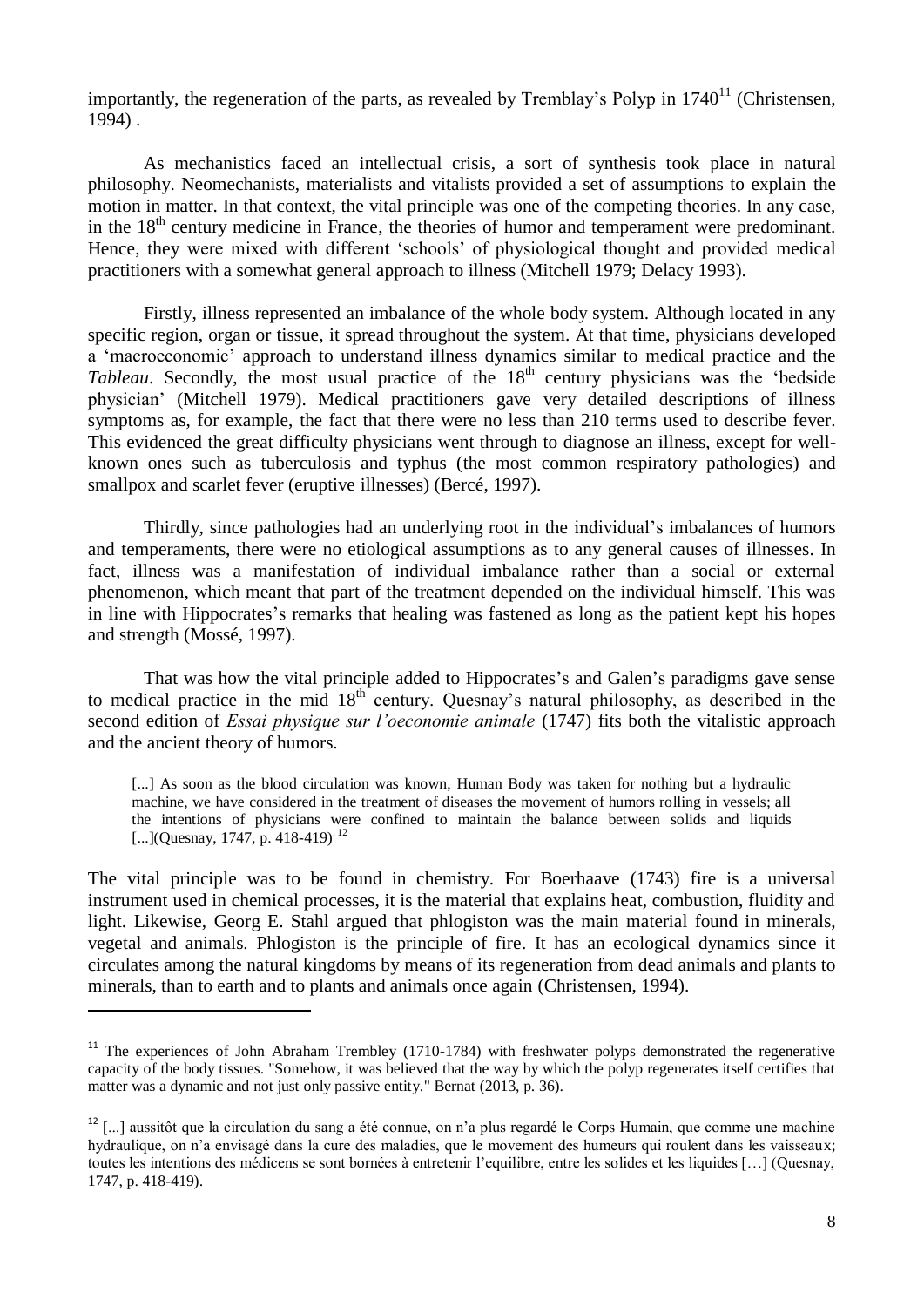According to Quesnay (1747), fire could be further reduced to a more general element. That is where metaphysics and medical practice were introduced in the argument. Quesnay recalled an old idea he got from Boerhaave and Sthal. The motion of matter, the most relevant issue in dispute in the  $18<sup>th</sup>$  century natural philosophy, was due to a generic and abstract element. This vital principle is ether, a general, atomistic and active element that penetrates all pores of each living creature. As long as it creates motion, ether is also the source of heat and energy in the body. The most important physiological processes within the natural realm are explained by the operation of this subtle and general element. Generation, nutrition and motion all come from the functions of ether in the body. Ether is nothing but the "vegetative soul" of all living creatures which provides sensibility, motion and natural wisdom to tissues, organs and fluids. (Quesnay 1747).<sup>13</sup>

But what is this primitive Agent? It is neither difficult to separate it from the other principles of the Body nor from the other fluids; since only Ether has its own activity and fluidity and from which all other fluids derive their active qualities (Quesnay, 1747, p. 110).<sup>14</sup>

Most interestingly, Quesnay (1747) pointed out that nutrition was a process that take place in very small vessels and tissues, not blood vessels, but the smallest ramification of the nerves into the muscular tissues. That's where nutrition and humors motion happens influenced by the vital principle – ether:

Say more, the fact is certain; since the Vital Principle actually has a very large activity, and it does not receive it but from that Ether. It is therefore not other parts that can cope with the Ether but the fluid of nerves, where resides the Vital Principle, whose activity is the primary cause of all movements of the Body: The Vital Príncipe is nothing but the Ether, retained in Nerves [...] (Quesnay, 1747, p. 111-112).<sup>15</sup>

This was important because it led Quesnay's to be aware of Harvey's (1993 [1628]) conclusions:

Like all things, both arguments and visual demonstration showed that the blood passes through the lungs and heart by the action of the ventricles and atrium and is distributed to all parts of the body, where it passes through the veins and pores of the flesh, and then flows through the veins surrounding all sides towards the center, from the smaller to the larger veins, and is by then finally discharged into the vena cava and right atrium of the heart, in such quantity and at such ebb and flow through the arteries and veins *in such a way that it cannot be supplied by the diet, and much larger than necessary for the mere purpose of nutrition*. It is absolutely necessary to conclude that the blood is in constant state of motion and that is the act or function which the heart performs by means of pulse and which is the only function of the movement of contraction of the heart (Harvey 1993 [1628] p. 145. Italics by the author).

Quesnay (1747) provides a very clear insight on his relative stance towards the physiological and chemical theories in dispute in the mid  $18<sup>th</sup>$  century. Quesnay's (1747) medical thought was based

1

<sup>14</sup> Mais quell est cet Agent primitive? Il n'est pas difficile de le démêler d'avec les autres príncipes des Corps, ni d'avec tous les autres fluides; puisqu'il n'y a que l'Ether qui ait par lui-même son activité e sa fluidité et que tous les autres fluides empruntent de lui toutes leurs qualités actives (Quesnay, 1747, p. 110).

<sup>13</sup> In his *Élogue Historque de François Quesnay*, the Comte D´Albon (1775, p. 23) highlighted this physiological discovery in the *Essay Physique sur l'Oeconomie Animale*: "Boerhaave avoit fait une physiologie, dans laquelle il avoit répandu la lumiere sur la structure des organes du corps et leurs fonctions particulieres; mais il avoit omis d'expliquer les premieres causes Physiques qui leur donnent de l'action, ou du moins n'en avoit il parlé que fort légérement. Quesnay comprit toute l'importance de cette partie de la Physiologie; elle étoit neuve […]."

<sup>&</sup>lt;sup>15</sup> Disons plus, le fait est certain; puisque le principle Vital a réellement une très grande activité, et qu'il ne pas la recevoir que de l'Ether. Ce n'est donc pas dans les autres parties que peuvent composer avec l'Ether, que le fluide des nervs, que reside le príncipe Vital, dont l'activité est la première cause de tous les mouvements du Corps: Le príncipe Vital n'est donc que l'Ether même, retenu dans les nervs avec le fluide qui peut être refermé avec lui dans ces mêmes nervs (Quesnay, 1747, p. 111-112).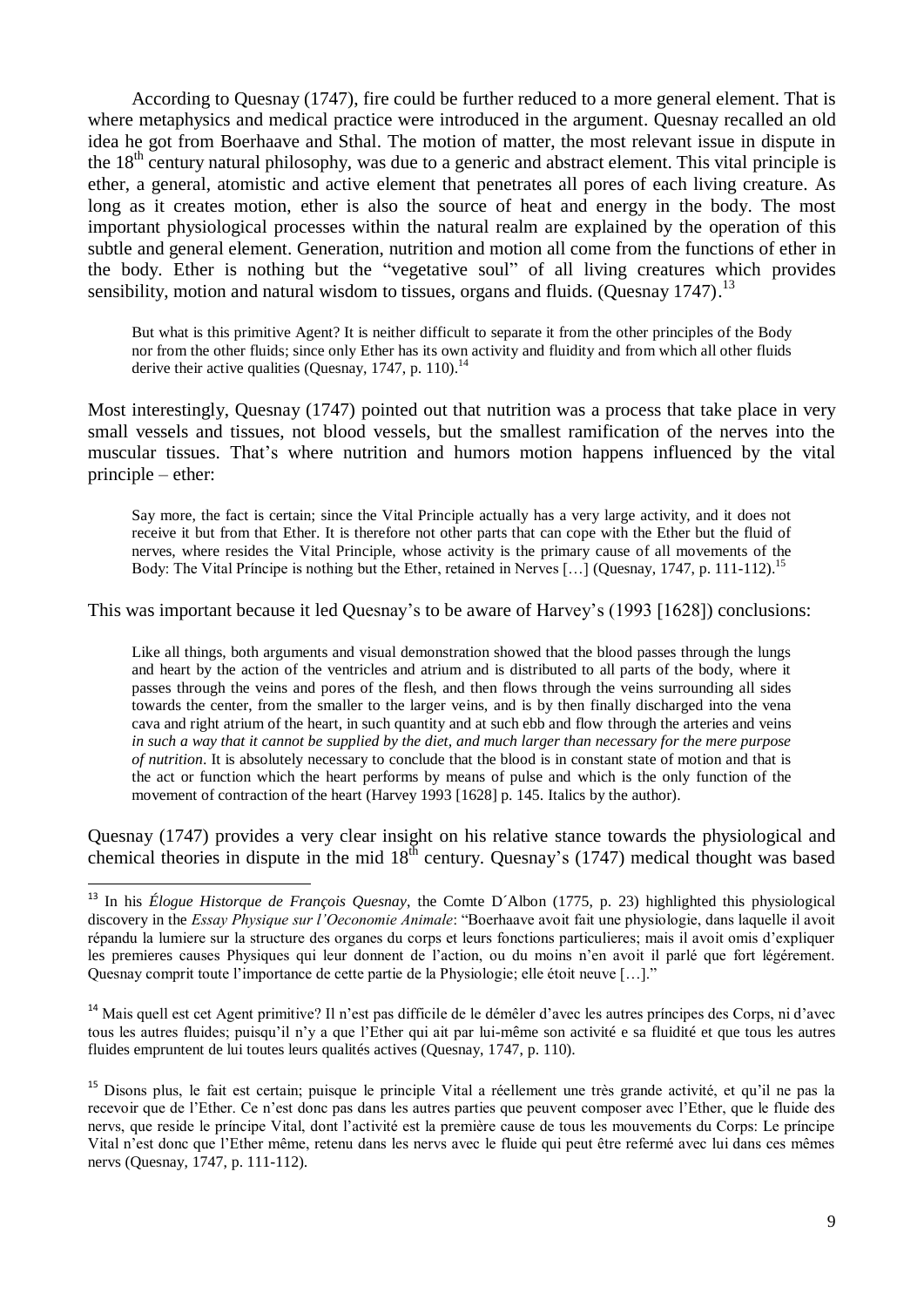on a process of general changes in natural philosophy ranging from the mechanistic approach to a more wide-ranging view that merged neo- mechanistic, vital principal defenders and others. We can see now Quesnay's medical and physiological practice in its own context: he was a practitioner in bloodletting and as such he was still influenced by antique wisdom (the theory of humors).

Nevertheless, at the same time, he was aware of the chemistry advances to meet the limitations of the mechanistic theory. In that sense, Quesnay was able to identify the very nature of the motion in tissues, organs and the body through chemical processes. In fact, life is mostly a set of chemical reactions. That is the most fundamental message of the Vital Principal theory. For Quesnay (1747), ether was the primitive chemical substance that provided motion to muscles through tiny nerve vessels. Moreover, ether was an ecological element that guaranteed the maintenance and continuous reproduction of both natural order and social reproduction by means of the agricultural activity. If there was anything similar to a physiological tradition in the *Tableau Économique*, it was the ecological feature of the vital principle and not the analogy with the circulatory system.

### **IV. THE VITAL PRINCIPLE: THE PHYSIOLOGICAL ORIGIN OF THE**  *TABLEAU ÉCONOMIQUE*

The most long-lasting contribution to the idea that the *Tableau Économique* had its origin in Quesnay's medical practice is found in Foley (1973). The author first reported the bitter academic battle between Quesnay (1750) and Silva (1727) about the effects of bloodletting on healing wounds, fevers and so on. Silva's (1727) argument was based upon the assumption that blood flows have different speeds in the bloodletting process. By opening a wound in the opposite direction of the illness spot, blood would flow quickly from the illness spot to the opened wound. This forced the balance in the humors' restoring health once again (Silva, 1727; Foley, 1973; Christensen, 1994).

Quesnay used the most important scientific subjects available at the time to impose his victory on the imminent physician: dynamic hydraulics. Through his tin tube experiment, Quesnay was able to prove that "the speed of the blood in the circulatory system would be nearly the same" (Foley, 1973, p. 129).

Foley (1973, p. 130) claims that "Quesnay believed that the pulmonary circulation was so slow that it was insignificant to the metabolic economy of the body". Curiously, Quesnay (1750, p. 88-91), as cited in Foley (1973, p. 130), deals with the melancholic temperament and how spoliation could treat fevers related to these types of imbalances. This was in full agreement with the 18<sup>th</sup> century medical thought in France, as mentioned before.

However, how could Quesnay assumed that there was different blood speed in the human system since he had argued Silva's (1727) bloodletting practices in terms of the equalization of the water flow rate stemming from his experiment with the tin tube? Moreover, Quesnay was aware of the circulatory system discoveries made by Borelli (2011 [1680, 1681]) and Malpighi (1958 [1661]), which meant that, as a physician, Quesnay sustained that blood flows tended to flow throughout the human body at the same speed. It certainly encompassed pulmonary circulation:

It is obvious that if the amount of blood that comes out of the bleeding is repaired by a similar amount of blood that occurs, everything is restored to the same state as before; the resistances will gather around the same balance. However, this balance is the term of the branch; because the derivation always assumes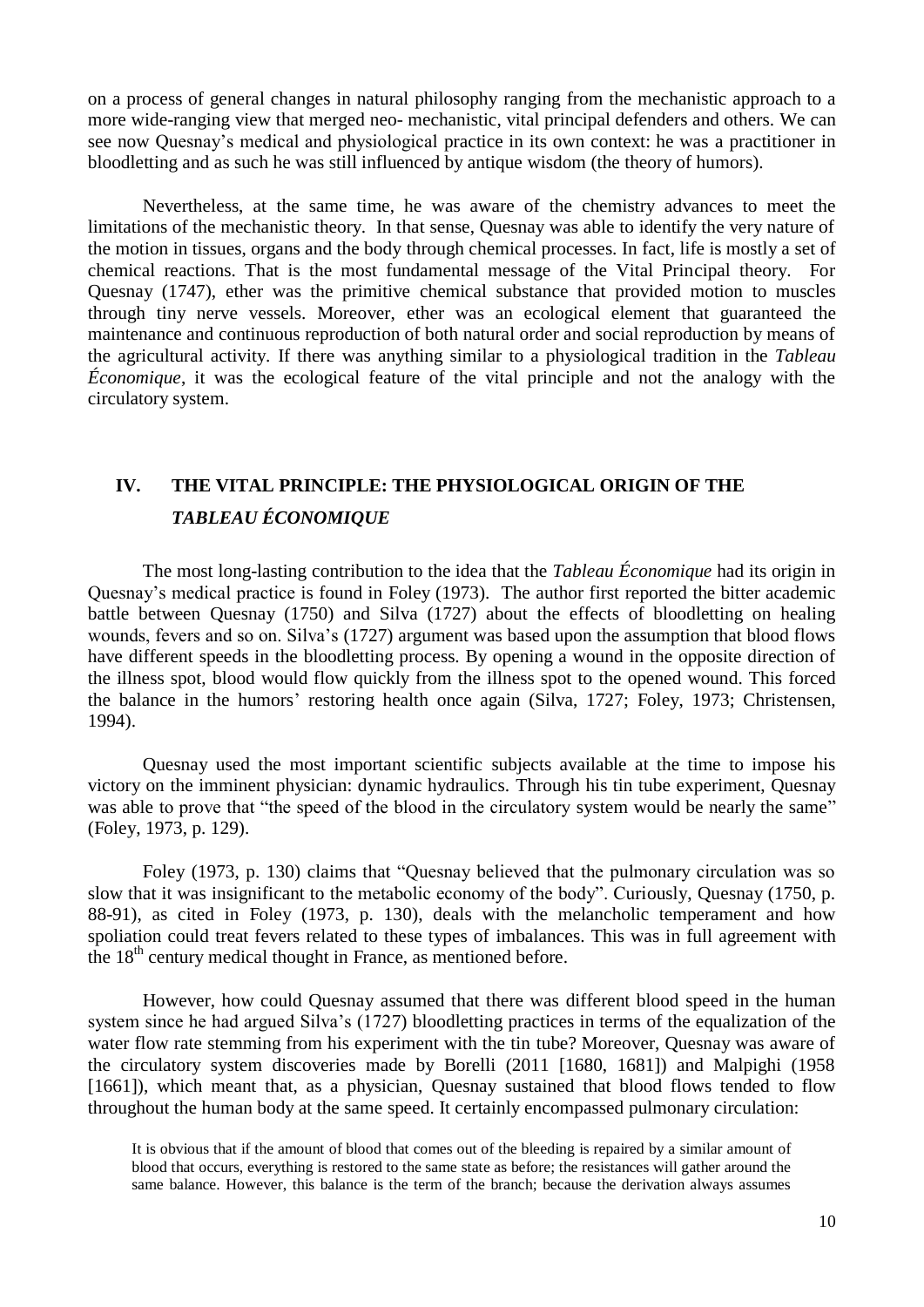less resistance in the vessels where it is. Thus, there is little or a lot of blood in the vessels, the amount that goes into more in those where there is revulsion, is always equal to the amount of blood that comes out by bleeding. (Quesnay, 1750 p. 190).<sup>16</sup>

Foley (1973, p. 130) links his "origin of the *Tableau*" to Quesnay's neglected pulmonary circulation. This claim is important since blood, like noble rents in the *Tableau*, was divided into two flows when it came out of the heart. This two-fold division "brings to focus several key points about the hypothesis that Quesnay's economic theory borrows from his medical views" (Foley 1973, p. 130).

However, Quesnay (1747, p. 422-423) did not neglect pulmonary circulation in in *Oeconomie Animale*. Actually, pulmonary circulation was very important to Quesnay's natural system because it is through respiration that ether, the vital principle, entered the body. Moreover, air in the lungs provided one more source of power to the circulatory system besides heart and artery contraction. This was exactly opposite to Foley's claim.

When blood is coming to the right ventricle of the heart, it is pushed into the pulmonary artery that distributes it in the lung, and is taken over by the pulmonary vein, which reports the left ventricle of the heart, where it is expelled immediately to repeat the same movement.

The continuous pressure of the air that we breathe, much contributes to the movement of blood flowing through the lung. It is even absolutely necessary to route the blood in the vessels of this organ [...]

[...] And our body is a machine, which the interior movements depend on an external cause, and it resembles to those machinery powered by water or wind (Quesnay, 1747, p. 422-423) $<sup>17</sup>$ .</sup>

An important element mentioned above is the analogy of the human body with a machine (hydraulic and air machine). If political economy was related to political body, then the use of machines as an analogy to explain *Oeconomie social* perfectly fit the 18<sup>th</sup> century discourse. The *Tableau Economique* was a machine, a model that aimed to explain the effects of fiscal policy on income and expenditures flows:

I have tried to construct a fundamental *Tableau* of the economic order for the purpose of displaying expenditure and products in a way which is easy to understand, and for the purpose of forming a clear

<sup>&</sup>lt;sup>16</sup> Il est evident en effet que si la quantité de sang qui sort par la saignée est réparée par une pareille quantité de sang qui survient, tout est rétabli dans le même état qu'auparavant; les resistances se retrouveront partout dans le même équilibre. Or, cet équilibre est le terme de la dérivation; car la dérivation suppose toujours une moindre résistance dans les vaisseaux où elle se fait. Ainsi, soit qu'il y ait peu ou beaucoup de sang dans les vaisseaux, la quantité qui en passe de plus dans ceux où il y a révulsion, est toujours égale à la quantité de sang qui sort par la saignée (Quesnay, 1750 p. 190).

<sup>&</sup>lt;sup>17</sup> Lorsque le sang est arrive au ventricule droit du Coeur, il est poussé dans l'artere pulmonaire qui le distribue dans le poumon, et il est repris par la veine pulmonaire qui le rapporte au ventricule gauche du Coeur, d'où il est chassé aussitôt pour recommencer la même circulation. La pression momentanée et successive de l'air, que nous respirons, contribui beaucoup au mouvement du sang qui circule dans le poumon. Elle est même absolument nécessaire pour faire cheminer le sang dans les vaisseaux de ce viscere […] […] ainsi notre corps est une machine, don't les mouvemens interieurs dépendent d'une cause extérieure, et qui ressemble en cela aux machines que l'eau ou le vent mettent an movement (Quesnay, 1747, p. 422-423).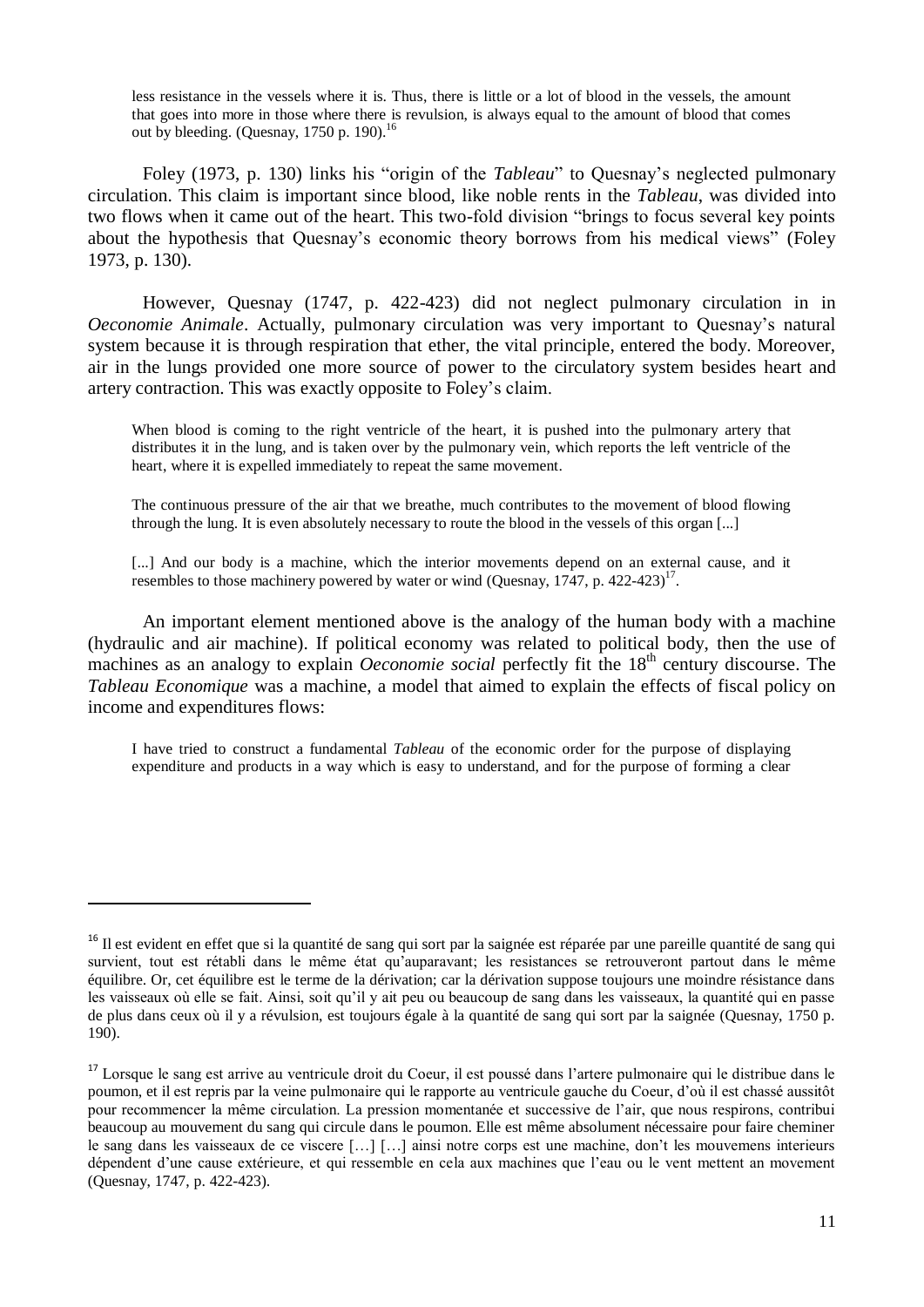opinion about the organization and disorganization the government can cause (Quesnay, 1758 as cited in Meek, 2003, p. 108).<sup>18</sup>

Therefore, the twofold division could be seen as a legacy of physiological reasoning to economic theory only if pulmonary circulation was neglected. Foley (1973, p. 130-131) argued that Quesnay was not aware of the physiological relevance of pulmonary circulation because "at some point, Harvey's contributions were corrupted". Here three important claims must be raised: first, since Harvey played very important role in medical history and the scientific revolution, it was necessary to sustain exactly when Harvey's discoveries were corrupted by documentary sources and second, it was possible to demonstrate that Harvey's circulation system was in the very center of mechanistic approach in the early  $18<sup>th</sup>$  century.

Finally, and most importantly, Quesnay (1747, p.418) was aware of Harvey's depiction of the circulatory system saying that "the discovery of the circulation has shed light on the physics of *Animal Oeconomy*." <sup>19</sup> The twofold division of the circulatory system from the left ventricle also gave rise to the famous analogy that could translate physiology in economics:

Thus a major similarity between the circulation of the *Tableau* and the circulation of Quesnay's medical scheme published a quarter-century before lies in the fact that they both begin with an initial division of the circulating medium into two separate and equal flows (Foley, 1973, p. 134)

At this point, Foley (1973, p. 134) argues that this was exactly the reason why Quesnay "decided to split his hypothetical society into two and only two social classes." But this is a misleading statement. In a later version of the *Tableau*, the *Analyse de la formule arithmétique du Tableau,* Quesnay (1766 [1888], p. 305) was quite explicit about his economic classification of society claiming that "the nation is reduced to three classes of citizens: the productive class, the owners' class and the sterile class." 20

Reducing Quesnay's social scheme into only two classes was important to Foley's discussion as it gave rise to the analogy between social classes and the circulatory system. Foley argues that, in the mid 18<sup>th</sup> century medical thought, arteries were believed to have the property of contraction which put pressure and motion to blood flow. The productive class was identified with arteries since only this class added value, that is, this class, just like arteries, played active role in both physiological and economic system. Veins, as long as they served as passive channels whereby blood flows, could be understood as the sterile class in social structure (Foley, 1973, p. 134-136).

Foley (1973) tried to translate the most important feature of physiocratic thought: agriculture as the exclusive source of social output into the basic structure of the circulatory system. Nevertheless, anatomy gives evidence against Foley's analogy: it was the aorta, an artery that leads the blood from the left ventricle to both sterile and productive class. This was well-known by medicine practitioners at that time. To claim that sterile class could be translated as veins in the system implied that this class transformed arterial blood into venous blood. But then again, since

 $18$  As Théré and Loic (2008) pointed out, Quesnay was a rather unnoticeable figure in the context of Versailles court. Publishing articles with pseudonymous was part of his strategy to remain discreet. So Quesnay was not supposed to be as an enthusiastic spokesman of his own theories within French nobility, particularly about tax related issues.

<sup>&</sup>lt;sup>19</sup> La découverte de la circulation a répandu de grandes lumieres dans la Physique de l'Oeconomie Animale [...] (Quesnay, 1747, p.418).

<sup>&</sup>lt;sup>20</sup> La nation est réduite à trois classes de citoyens: la classe productive, la classes des propriétaires et la classe sterile (Quesnay, 1886, p. 305).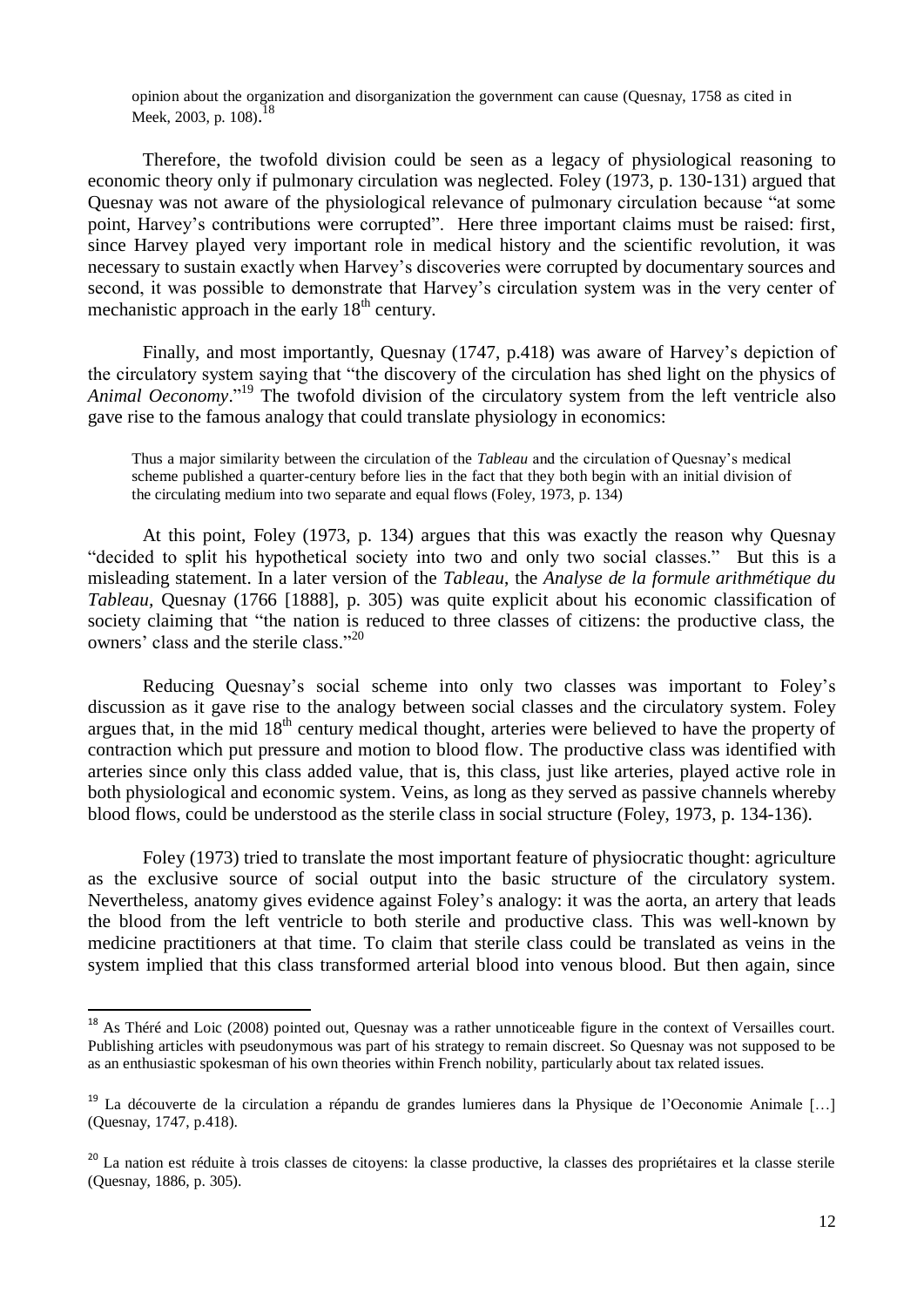Borelli (2011 [1680, 1681]) and Malpighi (1958 [1661]) in the late  $17<sup>th</sup>$  century, physiologists knew that gas exchange occurred in the lungs.

Even if Quesnay (1750, p. 166) explicitly recognized that "blood is divided out of the left ventricle of the heart into two currents,<sup>321</sup> it can only be viewed as a simple physiological statement and not a genetic trace that was to be found in Quesnay's economic theory. As pointed out by Forbonnais (1766), even if the nobles' rents were not split from the very first expenditure of the fiscal year, further subdivisions of the expenditures within and across the productive and sterile classes would guarantee the final balance in terms of the composition of aggregate demand and exchange value. That outcome was possible because the sterile class's spend its total income on the output of the productive class.<sup>22</sup>

However, it is not only blood that should be translated into wealth in the *Tableau*. In order to support the physiological origin of the *Tableau*, the net product cannot be identified with blood but rather with the vital principle that gives rise to the motion in the system. A misleading or incomplete reading of Quesnay's medical writings gives rise to false conclusions and analogies. The vital principle's operation did not take place in blood, but in the nerves: "It was recognized by all terms that this first principle lies within the nerves and experience does not allow any doubt about it (Quesnay, 1747, p. 104).<sup>23</sup> This approach was in line with the blend of neo-mechanistic and vital principle schools of natural thought to which Quesnay was affiliated to.

Any legacy of physiological and natural philosophy to political economy must be traced in Quesnay's broader approach to chemistry. As mentioned before, ether was the source of motion, heat and natural processes. In that sense, agriculture as the exclusive source of the net product can be explained in terms of the chemical and ecological role played by this general principle, the ether.

Quesnay's second contribution to *Encyclopédie* shows the macroeconomic role played by agriculture in the political body:

[...] But the principle of all these benefits is in agriculture, which provides the first need of material, which provides reserves to the king and to the owners, tithes to clergy, and profits to farmers. These are first wealth, always renewed, which support all the other states of the kingdom, which give the business to all other professions, which blooms the trade that favor the population, which animate the industry, which maintain prosperity of the nation (Quesnay, 1888 [1757], p. 215-216).<sup>24</sup>

<sup>&</sup>lt;sup>21</sup> Le sang est partagé a la sortie du ventricule gauche du Coeur en deux courans [...] (1750, p. 166).

 $22$  As early as 1767, there was a debate about the effects of the sectorial composition of aggregate demand on the output level in the *Tableau Économique*. Forbonnais (1767) claimed that a decrease in total output would take place only if the sterile class did not spend his whole income on agricultural goods, otherwise all income would return to the productive class regardless of nobility expenditure pattern. Abbé Baudeau, chief-editor of the *Ephémérides du Citoyen* answered such criticism without addressing neither the methodological nor the theoretical points identified by Forbonnais (Van der Berg, 2002).

<sup>&</sup>lt;sup>23</sup> On a reconnu de tous terms, que ce premiere principe reside dans les nerves et l'experiénce ne permet pas d'en douter (Quesnay, 1747, p. 104).

 $24$  [...] mais le principle de tous ces avantages est dans l'agriculture, qui fournit les matières de premier besoin, qui donne des reserves au roi et aux propriétaires, des dîmes au clergé, des profits aux cultivateurs. Ce sont ces premiéres richesses, toujours renouvelées, qui soutiennent tous les autres états du royaume, qui donnent de l'activité à toutes les autres professions, qui font fleurir le commerce, qui favorisent la population, qui animent l'industrie, qui entretiennent la prosperité de la nation (Quesnay, 1886 [1757], p. 215-216).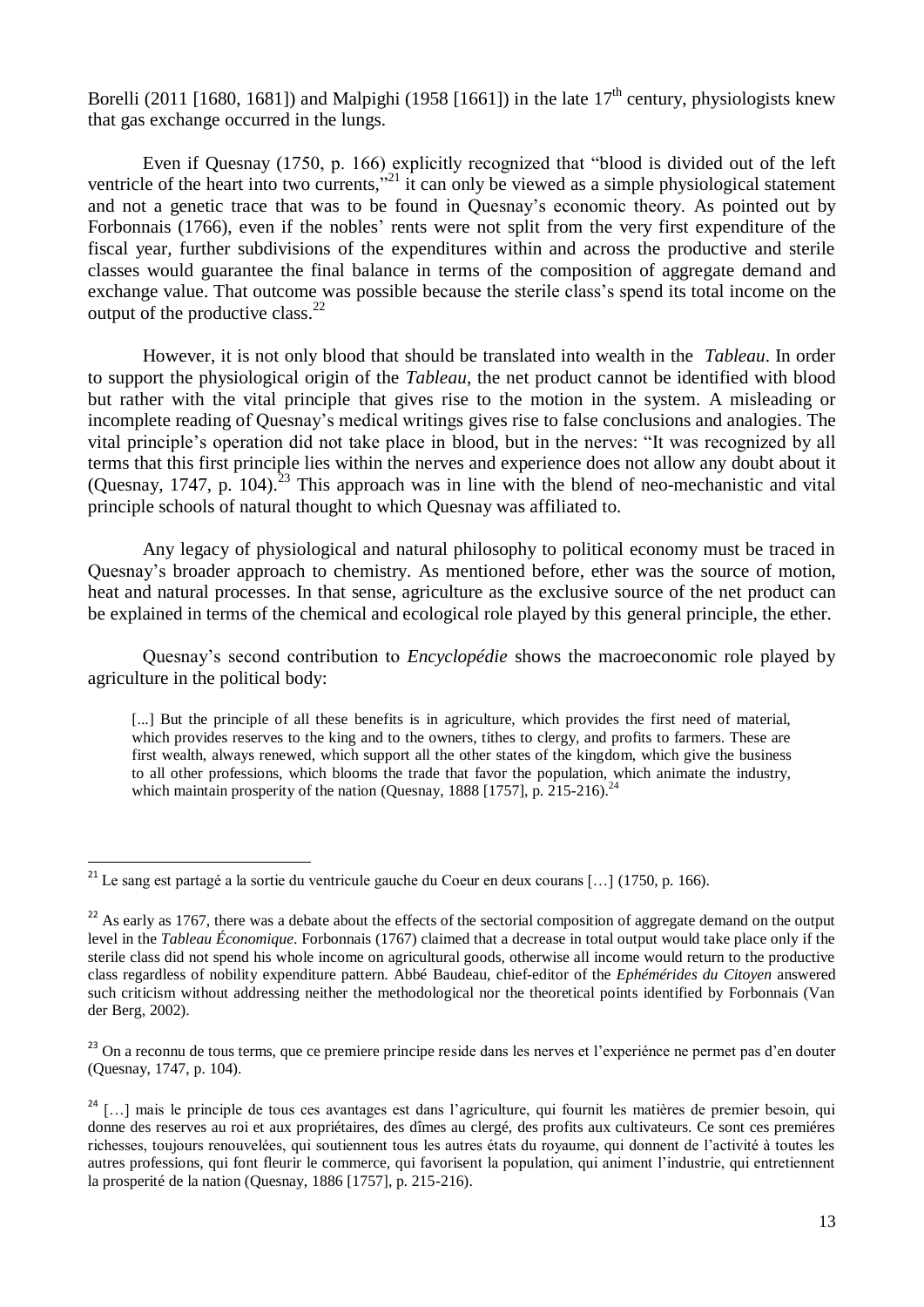In the latest and expanded edition of Quesnay's treatise on physiology, *Essai Physique sur L'Oeconomie Animale* (1747), the author describes the "macroeconomic" role played by the vital principle, that is, ether as the source of motion in animal economy:

This requires that the Vital Spirit is itself an activity that in order to give birth to all these movements need not but simple causes: Muscles that are the organs through which the parties are set in motion, derive their strength from a force driven to them by the continuous blood flow in their fibers, which puts them in contraction as early as the liquid is either delayed or intercepted in these fibers; but the interception or delay the circulation of blood in the muscles, depends itself upon a first force that produces the fibers of these muscles to change by which the blood has stopped it. Now this first strength lies in the Nerves [...] (Quesnay, 1747, p. 109-110).<sup>25</sup>

This 'premier force' is the "principle to which we must attribute this huge activity of the Animal Spirit, which gives us all our sensations and moves all our organs" (Quesnay, 1747, p. 112- 113). Not blood, but ether was the nutritive substance of both social and animal economy. Therefore, the *Tableau Économique* is not an analogy with the circulatory system but rather a subtle heuristic device that depicts the role played by ether in animal and social economy.

To conclude, although nature provides the power to constantly renew the net product, what moves the whole economic system is the capital expenditure undertaken by the agricultural entrepreneur (*le fermier*). In fact, even in Quesnay's very first economic essays (1757, [1888]), capital expenditure is a central element in his economic system. Moreover, nature is able to reproduce itself, but political economy might indicate the proper ways nature forces should be used in order to assure abundance to the political body.

### **V. FINAL REMARKS**

.

François Quesnay developed an eclectic approach to his physiological thought. As a surgeon, he was a bloodletting practitioner aligned with Galen's and Hippocrates's long lasting theory of humors. Even before getting his medical degree, Quesnay (1736) was working on natural philosophy and physiology. In a context in which mechanistic school was questioned, Quesnay was in line with the most relevant developments in chemistry that ultimately led him to adopt the vitalistic approach without affecting his rather mechanistic view towards the human body. Hydrodynamics, the theories of humors and the vital principle were blended in Quesnay's physiological thought just before he changed to political economy.

The analysis of the intellectual context of the  $18<sup>th</sup>$  century debates about natural philosophy provided the historical and analytical tools to retrace a possible inheritance from physiology to political economy to the *Tableau Économique*. Rather than the circulatory system, the *Tableau* might share some physiological influence in a broader sense: vital principle plus capital expenditure render possible the continuous reproduction of the political body over time. It is the ecological and cyclical feature of the vital principle chemistry that provides capital yields in agriculture. Therefore, the *Tableau* was not an analogy to the circulatory system but rather the application of Quesnay's physiological thought to political economy.

<sup>&</sup>lt;sup>25</sup> Il faut donc que l'Espirit Vital ait par lui-même une activité qui n'ait besoin, pour faire naître tous ces mouvements que des causes simplement déterminantes: les Muscles qui sont les organs par lesquels les parties sont mises en mouvement, on à la verité une force que leur comunique le Sang qui coule continuellment dans leurs fibres, et qui les met en contraction aussi-tôt que le cours de ce liquid est ou retardé, ou intercepté dans ces fibres; mais cette interception ou ce retardement de la circulation du Sang dans les Muscles, depend lui-même d'une premiere force qui produit dans les fibres de ces Muscles un changement par lequel le Sang y est arrêté. Or cette premirer force reside dans les Nerfs [...] (Quesnay, 1747, p. 109-110).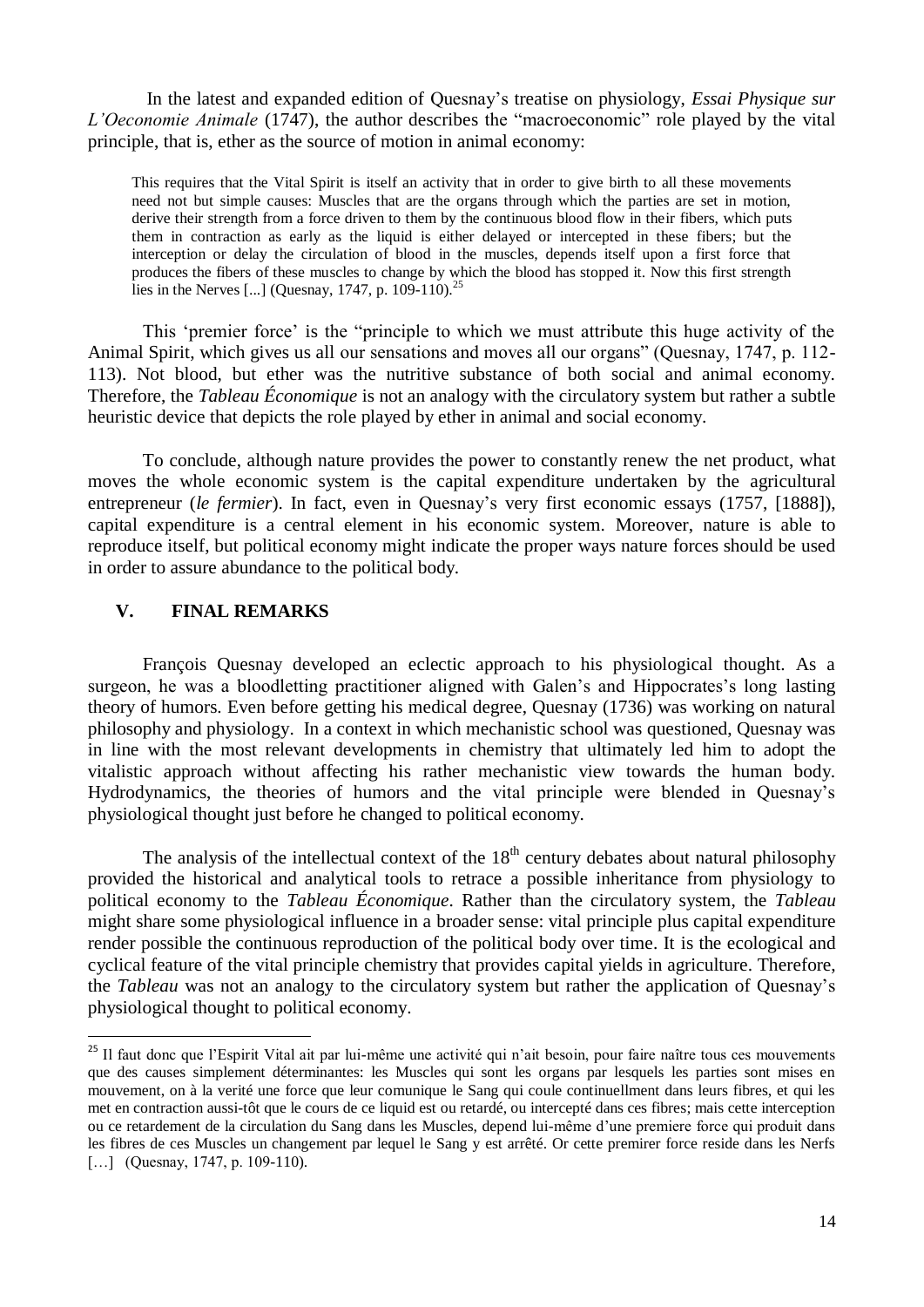Apart from identifying Quesnay's relative position in the debates about the  $18<sup>th</sup>$  century medical thought, we criticize the somehow traditional approach to the *Tableau Économique* as an analogy to the circulatory system as proposed by Foley (1973) Christensen (1994) and Banzhaf (2000). Based upon Quesnay's medical writings it was possible to relate the *Tableau Économique* to the author's physiological thought in a far more subtle and sound theoretical way.

Moreover, the paper identifies an agenda to conduct further research on the relation between *fermier's* capital expenditure and the ecological role played by the vital principle. Capital and chemistry sustain the political body.

The article concludes that it is possible to reunite the *Tableau* with previous physiological thought developed by Quesnay. Actually, this possible genetic line from physiology to political economy in Quesnay is wide spread everywhere in the metaphysical form of an ether.

### **REFERENCES**

- Banzhaf, H. Spencer. 2000. "Productive Nature and the Net Product: Quesnay's Economies Animal and Political." *History of Political Economy* 32, 3: 517-552.
- Barna, T. 1975. "Tableau in modern guise." *The Economic Journal* 85, 339 (Sep): 485-496.
- Bauer, Stephen. 1890. "Studies on the origin of the French economics". *The Quarterly Journal of Economics* 5, 1(Oct.): 100-107.
- Bernat, Pasqual. 2013. "El Pólipo de Trembley: el animal-planta que transformó la biologia del siglo XVIII." *Métode* 78: 33-37.
- Bercé, Yves-Marie. 1997. "Os soldados de Napoleão vencidos pelo Tifo" In Jaques Le Goff, ed., *As Doenças têm História*. Lisboa: Terramar, pp. 161-172.
- Bilginsoy, C. 1994. "Quesnay's Tableau Economique: Analytics and Policy Implications." *Oxford Economic Papers, New Series* 46, 3 (Jul): 519-533.
- Borelli, J. A. [1680 and 1681] 2011. *On the movement of animals.* Berlin, etc.: Springer-Verlag. [De motu animalium. Pars Prima. Roma: Angeli Bernabo, 1680 and De motu animalium. Pars Altera. Roma: Angeli Bernabo, 1681].
- Broman, Thomas. 1989. "University Reform in the medical thought at the end of the Eighteenth Century". *Osiris*, 2nd Series, Vol. 5, Science in Germany: The Intersection of Institutional and Intellectual Issues: 36-53.
- Charles, Loïc. 2003. "The visual history of the Tableau Économique." *The European Journal of the History of Economic Thought* 10,4: 527-550.
- Christensen, Paul P. 1994. "Fire, motion, and productivity: the proto-energetics of nature and economy in François Quesnay." In Phillip Mirowsky, ed., *Natural Images in Economic Thought.* Cambridge: Cambridge University Press, pp. 249-288.
- Comte d'Albon. 1775. *Élogue Historique de François Quesnay*. Paris: L'imprimerie de Knapen. <http://gallica.bnf.fr/ark:/12148/bpt6k58086667.r=Comte+D%27Albon.langPT>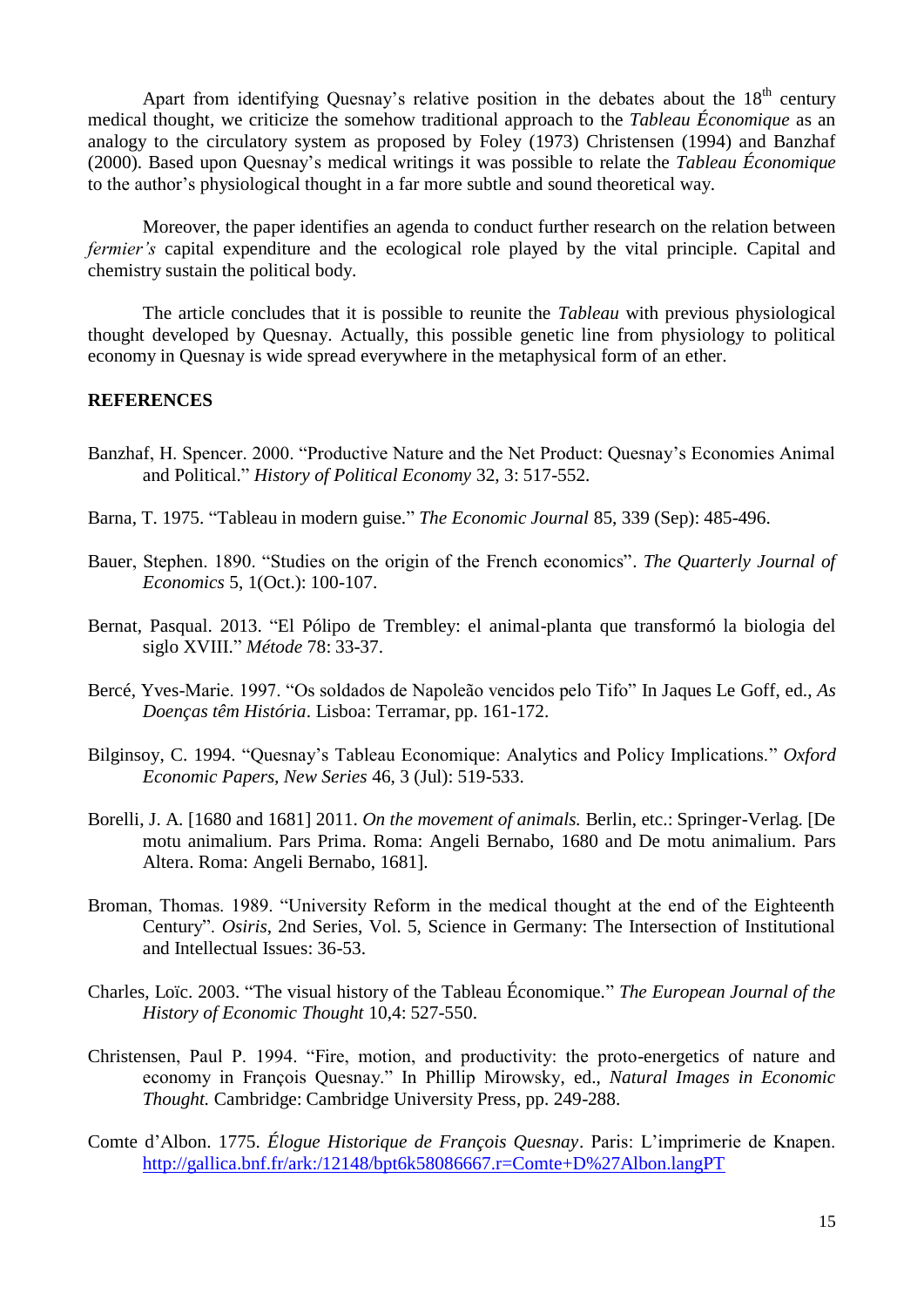- Delacy, Margaret. 1993. "Influenza Research and the Medical Profession in Eighteenth-Century Britain." *A Quarterly Journal Concerned with British Studies* 25, 1 (Spring): 37-66.
- Descartes, René. 1677. *L'Homme de René Descartes et la Formation du Foetus.* Paris: Theodore Girard. [http://gallica.bnf.fr/ark:/12148/bpt6k942459.](http://gallica.bnf.fr/ark:/12148/bpt6k942459)
- Eltis, W. A. 1975. "François Quesnay: A Reinterpretation 1. The Tableau Economique." *Oxford Economic Papers*, 27, 2 (Jul): 167-200.
- Forbonnais, François Véron de. 1767. *Principes et observations oeconomiques*. Amsterdam: Marc Michel Rey. [http://books.google.co.uk/books?id=RTJXAAAAcAAJ&printsec=frontcover&hl=pt-](http://books.google.co.uk/books?id=RTJXAAAAcAAJ&printsec=frontcover&hl=pt-BR&source=gbs_ge_summary_r&cad=0#v=onepage&q&f=false)[BR&source=gbs\\_ge\\_summary\\_r&cad=0#v=onepage&q&f=false](http://books.google.co.uk/books?id=RTJXAAAAcAAJ&printsec=frontcover&hl=pt-BR&source=gbs_ge_summary_r&cad=0#v=onepage&q&f=false)
- Friedman, Mayer and Friedland, Gerald W. 2000. *Medicine's 10 greatest discoveries.* Yale: Yale University Press.
- Foley, V. 1973. "An origin of the Tableau Économique." *History of Political Economy* 5, 1: 121-50.
- Gherke, Christian and KURZ, Heins D. 1995. "Karl Marx on physiocracy." *The European Journal of the History of Economic Thought* 2, 1: 53-90.
- Graslin, Jean-Joseph-Louis. [1767] 1911. *Essai Analytique sur la Richesse et sur límpôt.* Paris: Librairie Laul Geuthner.<http://gallica.bnf.fr/ark:/12148/bpt6k800687.r=.langPT>
- Groenewegen, Peter. 2001. "From prominent physician to major economist. Some reflectios on Quesnay's switch to economics in the 1750's." In P. Groenewegen, ed., *Physicians and Political Economy. Six studies of the work of doctor-economists.* London and New York: Routledge, pp. 155-186.
- \_\_\_\_\_. 2002. "Quesnay's first publication in economics. The article "Fermiers" for the Encyclopédie – an introduction." . In P. Groenewegen, ed., *Eighteenth Century Economics. Turgot, Beccaria and Smith and their contemporaries*. London and New York: Routledge, pp.247-262.
- Hamilton, Bernice. 1951. "The medical profession in the Eighteenth-Century." *The Economic History Review* 4 (2): 141-169.
- Harvey, William. [1628] 1993. *On the motion of the heart and blood in animals.* New York: Prometheus Books. [Exercitation anatomica de motu cordis et sanguinis in animalibus. Frankfurt am Main.]
- Maital, S. 1972. "The Tableau Economique as a simple Leontief Model: an amendment." *The Quartely Journal of Economics* 86, 3 (Aug): 504-507
- Malpighi, Maecello. [1661] 1958. *De pulmonibus.* Roma: Societá Italiana di Istochimica.
- Maquet, Paul. 1992. "Iatrophysics to biomechanics. From Borelli (1608-1679) to Paulwels (1885- 1990)." *The Journal of Bone and Joint Surgery* 74b, 3 (may): 335-339. [http://www.boneandjoint.org.uk/highwire/filestream/14782/field\\_highwire\\_article\\_pdf/0/33](http://www.boneandjoint.org.uk/highwire/filestream/14782/field_highwire_article_pdf/0/335.full-text.pdf) [5.full-text.pdf.](http://www.boneandjoint.org.uk/highwire/filestream/14782/field_highwire_article_pdf/0/335.full-text.pdf)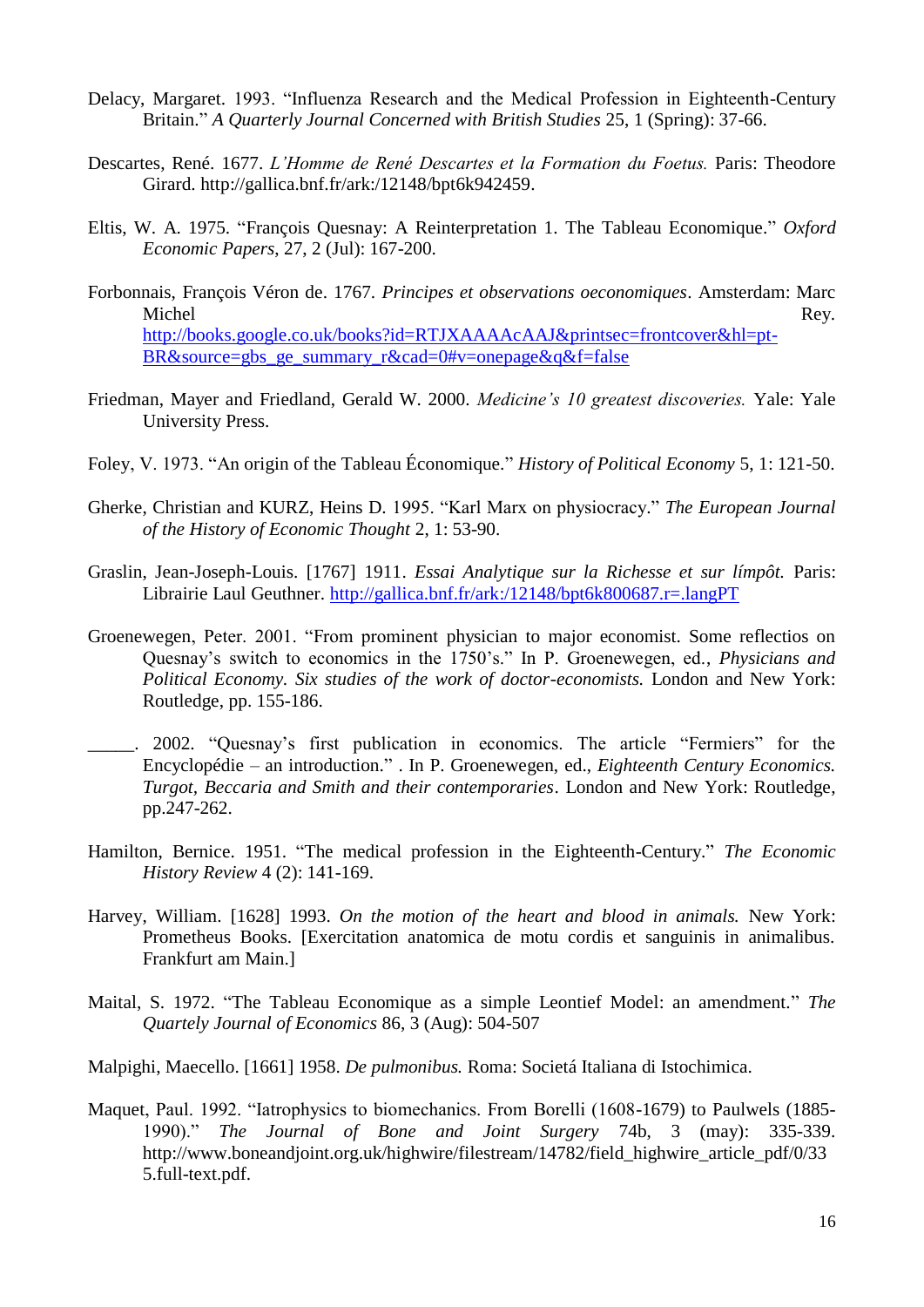Marcuzzo, Maria Cristina. 2008. "Is history of economic thought a "serious" subject?" *Erasmus Journal for Philosophy and Economics* 1, 1 (Autumn): 107-123.

Marx, Karl. 1966. *El Capital.* Ciudad de México, DF: Fondo de Cultura Económica.

- Meek, R. L. 1960. "The Interpretation of the Tableau Economique." *Economica* 27, 108 (nov): 322- 347.
- \_\_\_\_\_. [1962] 2003. The economics of physiocracy. London and New York: Routledge.
- Mitchell, Harvey. 1979. "Rationality and control in French Eighteenth-Century medical views of the peasantry." *Comparative Studies in Society and History* 21, 1 (Jan.): 82-112.
- Moliére, J. B. P. 1815. *Oeuvres de J. B. P. Molière.* Tome Septième. Paris: Chez T Desoer.
- Mossé, Claude. 1997. "As lições de Hipócrates". In Jaques Le Goff, ed., *As Doenças têm História*. Lisboa: Terramar, pp. 39-55.
- Oncken, A. 1888. *Oeuvres économiques et philosophiques de F. Quesnay.* Paris: Jules Peelman. [http://gallica.bnf.fr/ark:/12148/bpt6k72832q.r=Oncken%2C+August.langPT.](http://gallica.bnf.fr/ark:/12148/bpt6k72832q.r=Oncken%2C+August.langPT)
- Orain, Arnaud. 2013. "Soutenir la guerre et reformer la fiscalité. Silhouette et Forbonnais au contrôle general des finances." *French Historical Studies* 36, 3 (summer): 417-447.
- Quesnay, François. 1736. *Essai phisique sur l'economie animale.* Paris: Guillaume Cavelier. [http://gallica.bnf.fr/ark:/12148/bpt6k829070.r=Quesnay%2C+Fran%C3%A7ois.langPT.](http://gallica.bnf.fr/ark:/12148/bpt6k829070.r=Quesnay%25)
- \_\_\_\_\_. 1747. *Essai physique sur l'oeconomie animale. Seconde Edition*. Paris, Guillaume Cavelier. [http://gallica.bnf.fr/ark:/12148/bpt6k829070.r=Quesnay%2C+Fran%C3%A7ois.langPT.](http://gallica.bnf.fr/ark:/12148/bpt6k829070.r=Quesnay%25)
- \_\_\_\_\_. 1750. *Traité des effets et de l'usage de la saignée. Nouvelle edition de deux traités de l'auteur sur la saignée, réunis, mis dans um nouvel ordre et três augmentés.* Paris: D'houry. [http://gallica.bnf.fr/ark:/12148/bpt6k2819495.r=Quesnay%2C+Fran%C3%A7ois.langPT.](http://gallica.bnf.fr/ark:/12148/bpt6k2819495.r=Quesnay%2C+Fran%C3%A7ois.langPT)
- \_\_\_\_\_. [1756] 1958. "Evidence". *Quesnay et la Physiocratie.* 2 V. Paris: Institute National de l'économie et de la demographie.
- Steiner, Philippe. 2003. "Physiocracy and French pre-classical political economy". In Warren J. Samuel; Jeff E. Biddle and, John B. Davis, eds., *A companion to the history of economic thought*. Malden, MA: Blackwell Publishing, pp. 61-77.
- Schabas, Margaret. 2005. *The Natural Origins of Economics.* Chicago and London: The Chicago University Press.
- \_\_\_\_\_. 2009. "Constructing "the economy"." *Philosophy of the Social Sciences* 39 (1): 3-19.

Schumpeter, J. A. 1954. *History of Economic Analysis.* London: Allen and Unwin.

\_\_\_\_\_. 1863. *Theories of Surplus-Value.* E-book. <https://www.marxists.org/archive/marx/works/download/prc/>